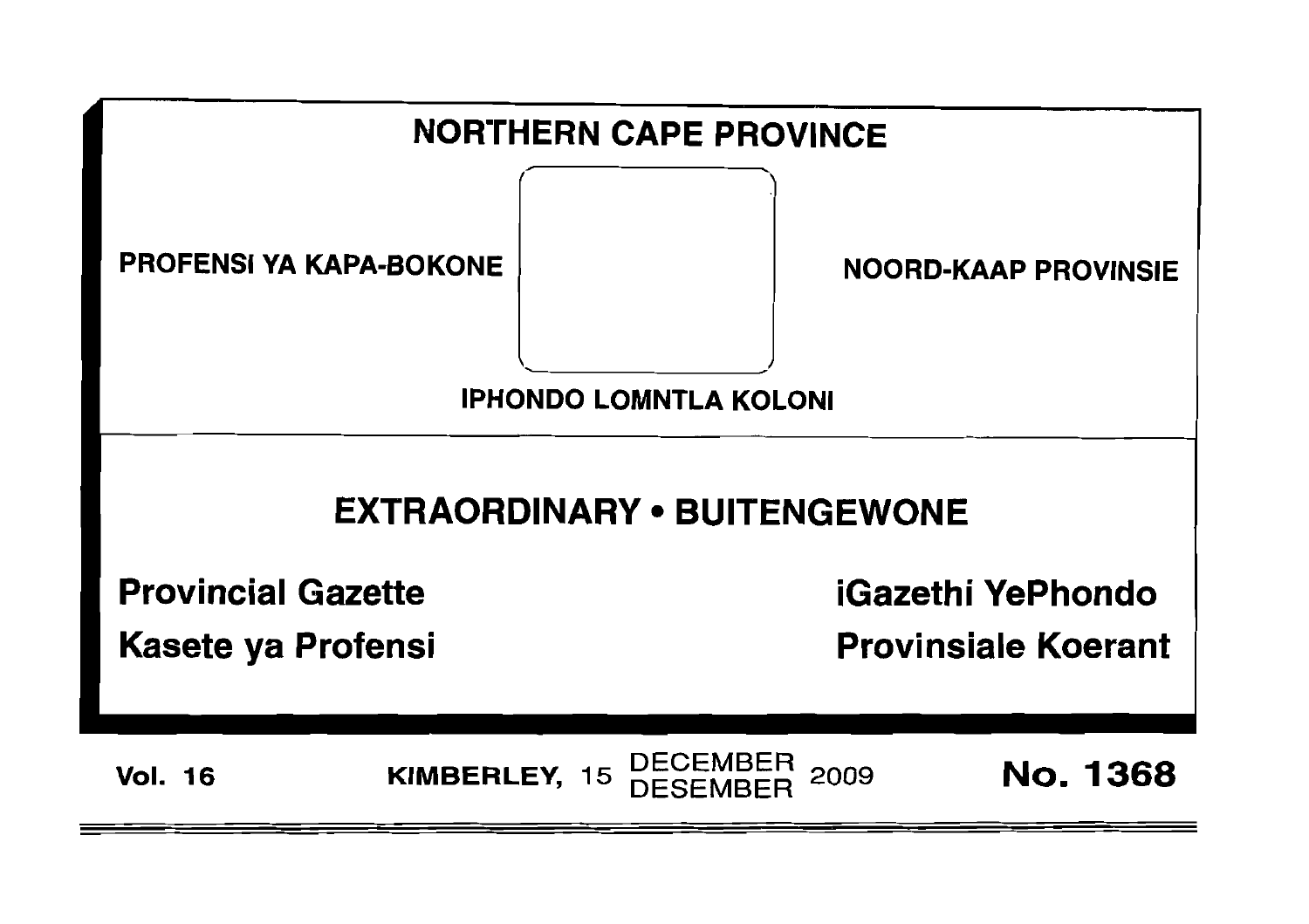#### IMPORTANT NOTICE

The Government Printing Works will not be held responsible for faxed documents not received due to errors on the fax machine or faxes received which are unclear or Incomplete. Please be advised that an "OK" Slip, received from a fax machine, will not be accepted as proof that documents were received by the GPW for printing. If documents are faxed to the GPW it will be the sender's responsibility to phone and confirm that the documents were received in good order.

Furthermore the Government Printing Works will also not be held responsible for cancellations and amendments which have not been done on original documents received from clients.

#### CONTENTS • INHOUD

| No. |                                                                                                                | Page<br>No. | Gazette<br>No. |  |
|-----|----------------------------------------------------------------------------------------------------------------|-------------|----------------|--|
|     | <b>OFFICIAL NOTICE</b>                                                                                         |             |                |  |
| 13  | Municipal Finance Management Act (56/2003): Publication of the Northern Cape Municipal Consolidated Statement: |             | 368            |  |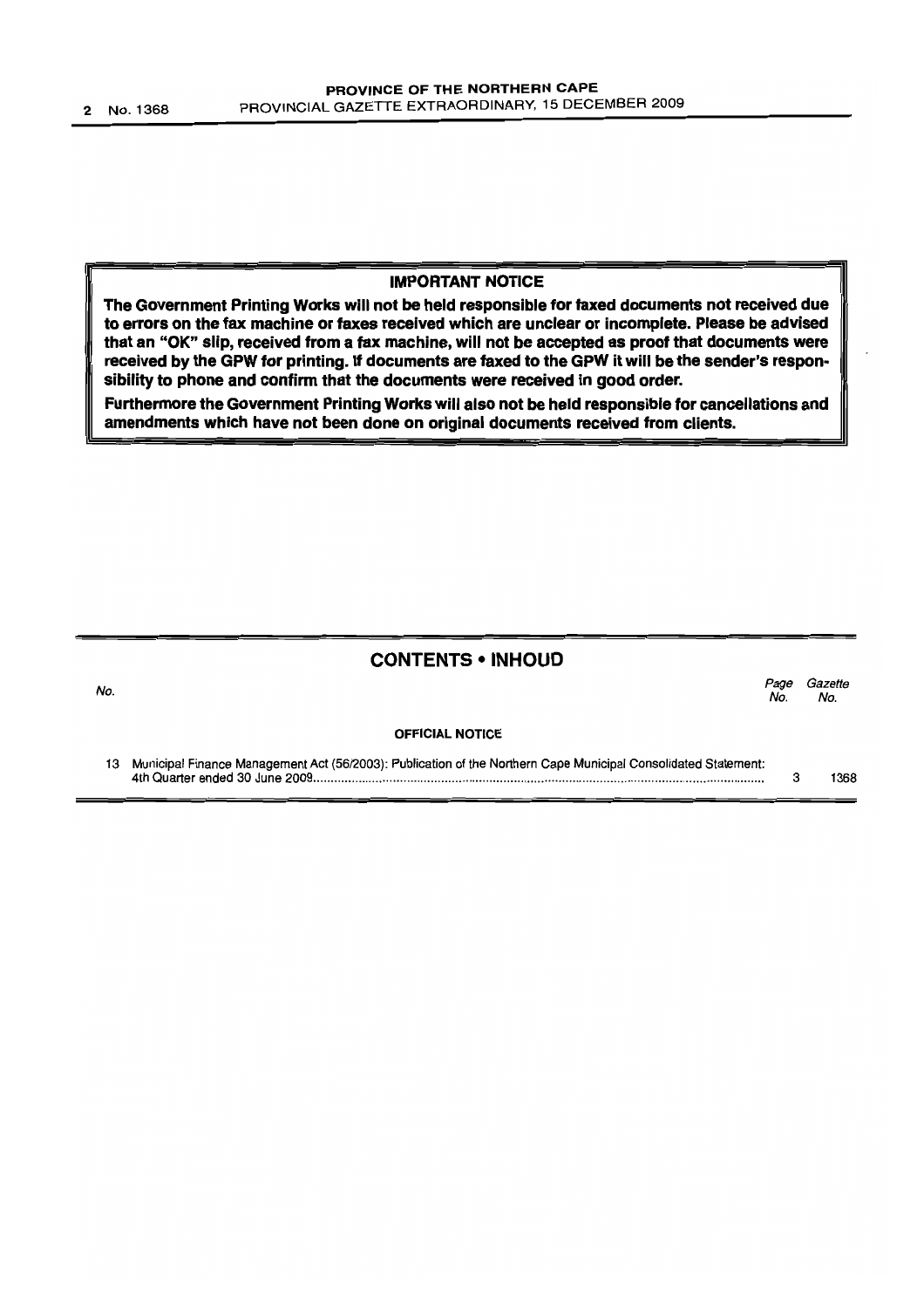## OFFICIAL NOTICE

#### OFFICIAL NOTICE 13 OF 2009

Off 13/2009

#### PUBLICATION OF THE NORTHERN CAPE MUNICIPAL CONSOLIDATED STATEMENT: 4TH QUARTER ENDED 30 JUNE 2009

- $\cdot$  1. The report is published in terms of Section 71(7) of the Municipal Finance Management Act (Act 56 of 2003) ("MFMA").
	- 2. In terms of Section 71(1) of the MFMA requires the Accounting Officer of each Municipality is required to submit to the Provincial Treasury, on a monthly basis and by the 10<sup>th</sup> working day of each month, a consolidated statement on the state of municipal budgets.
	- 3. The MFMA in terms of section 71(6) in addition to the aforementioned requires the Provincial Treasury to submit by no later than the 22<sup>nd</sup> working day of the month, to National Treasury, a consolidated statement on the state of the municipal budgets in the Province.
	- 4. The Provincial Treasury, within 30 days after the quarter has ended, has to publish a Consolidated Statement on the municipal budgets per municipality in the Province.
	- 5. Herewith we formally publish the consolidated statement as at 30 June 2009.

JF BLOCK; MPL

MEC FOR FINANCE, ECONOMIC DEVELOPMENT AND TOURISM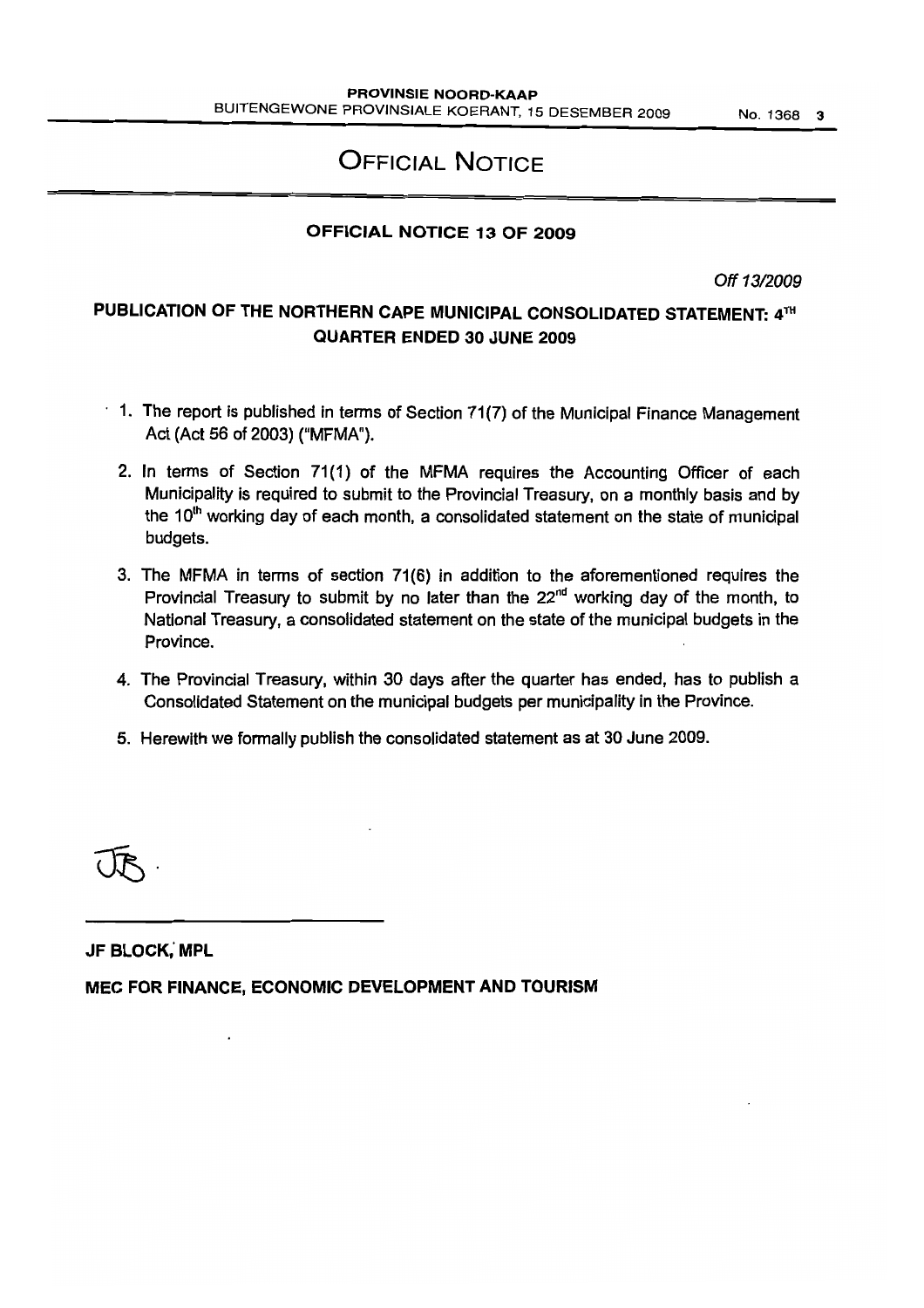# **NORTHERN CAPE PROVINCIAL TREASURY**



# **Municipal Consolidated Budget Outcomes For the Quarter Ended 30 June 2009**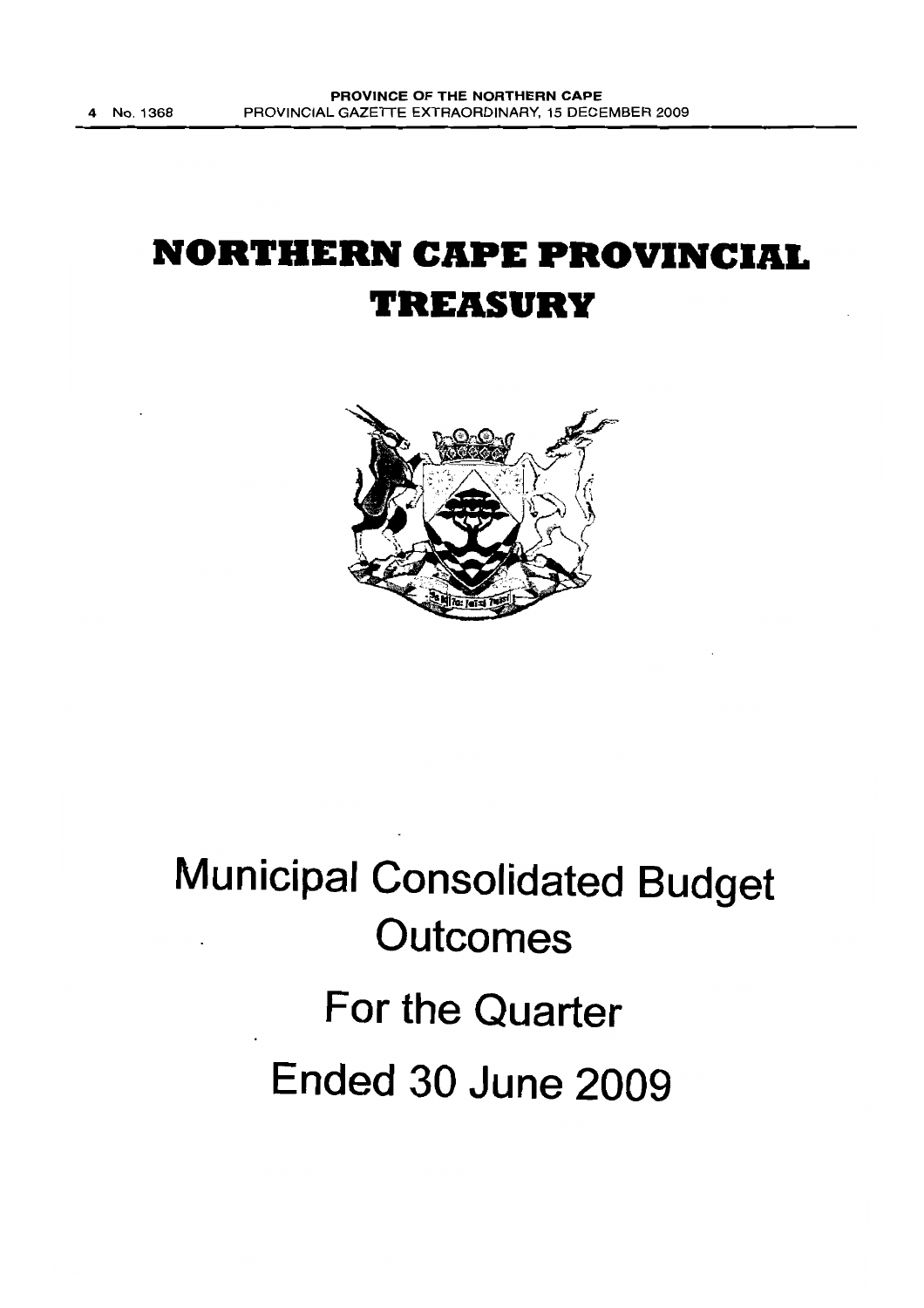## CONSOLIDATED MUNICIPALITIES BUDGET OUTCOMES AS AT 30 JUNE 2009

## Provincial Overview: Budget Performance

#### Operating Revenue

| <b>District Municipality</b> | Original      | Adjusted      |              |             | <b>Detail</b>     |                    |           |  |
|------------------------------|---------------|---------------|--------------|-------------|-------------------|--------------------|-----------|--|
|                              | <b>Budget</b> | <b>Budget</b> | Year to Date | % Collected | Property<br>Rates | Service<br>Charges | Other     |  |
| Sol Plaatje                  | 665,077       | 665,077       | 708,703      | 107%        | 132,441           | 404,500            | 171,762   |  |
| Namakwa                      | 342,506       | 350,748       | 261,673      | 75%I        | 36,661            | 89,352             | 135,660   |  |
| Pixley ka Seme               | 411,113       | 445,463       | 381,311      | 86%l        | 25,620            | 130,830            | 224,861   |  |
| Siyanda                      | 468,094       | 510,733       | 431,208      | 84%         | 37,480            | 207,956            | 185,772   |  |
| <b>Frances Baard</b>         | 247,019       | 245,490       | 320,891      | 131%        | 16,043            | 55,922             | 248,926   |  |
| John Taolo Gaetswe           | 329,458       | 359,951       | 309,269      | 86%         | 16,773            | 96,944             | 195,552   |  |
| <b>Total</b>                 | 2,463,267     | 2,577,462     | 2,413,055    | 94%         | 265,018           | 985,504            | 1,162,533 |  |

#### Table 1.1 : Operating Revenue as at 30 June 2009 (R'ooO)

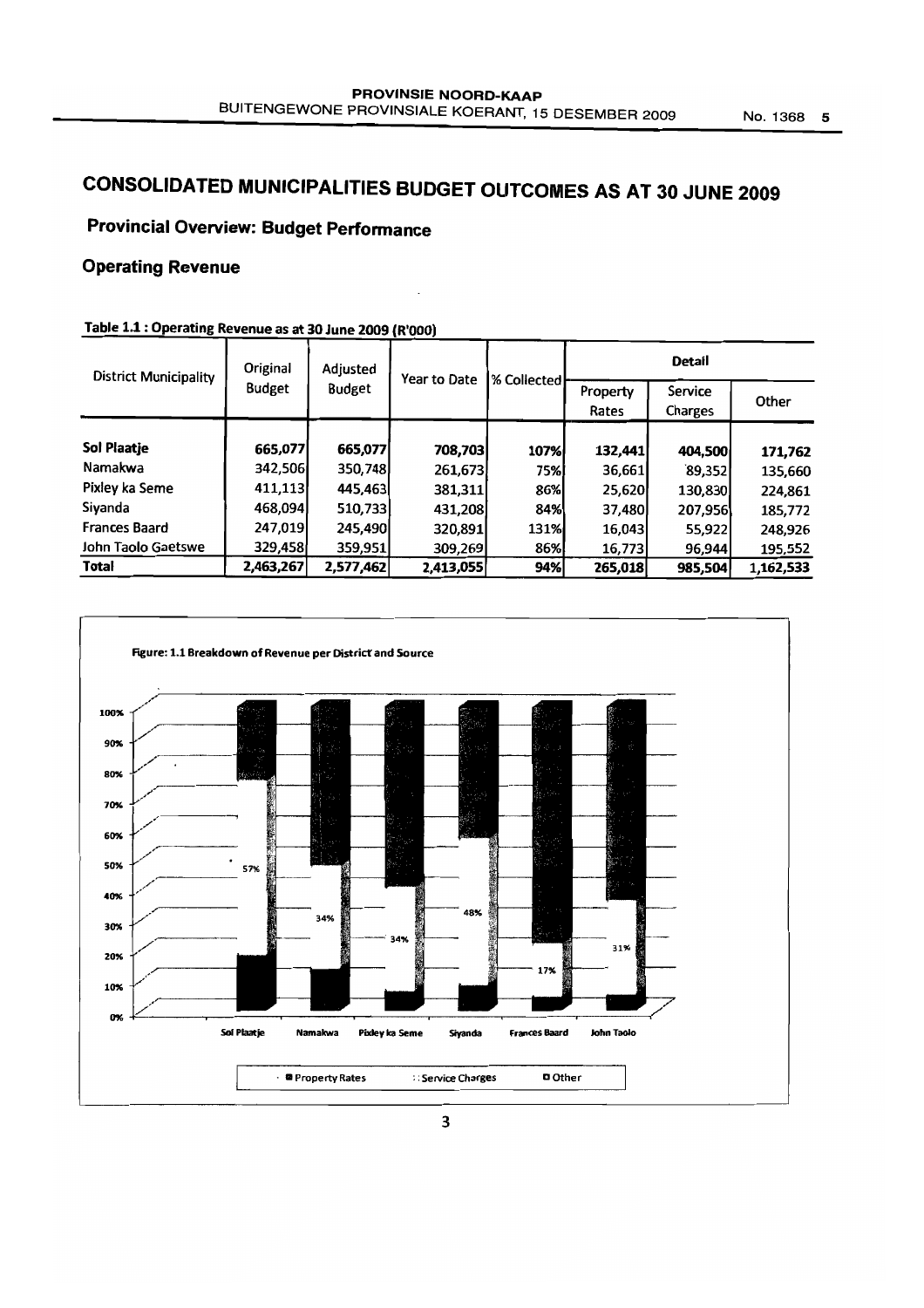#### PROVINCE OF THE NORTHERN CAPE PROVINCIAL GAZETTE EXTRAORDINARY, 15 DECEMBER 2009

## **Operating Expenditure**

| <b>District Municipality</b> | Original Budget (R'000) | <b>Adjusted Budget</b><br>(R'000) | No of Municipalities in the<br><b>District</b> | Year to Date (R'000) | % Spent |  |
|------------------------------|-------------------------|-----------------------------------|------------------------------------------------|----------------------|---------|--|
| Sol Plaatje                  | 665,077                 | 665,077                           |                                                | 667,663              | 100%    |  |
| John Taolo Gaeteswe          | 325,004                 | 325,696                           |                                                | 305,885              | 94%     |  |
| Namakwa                      | 322,227                 | 326,920                           |                                                | 244,986              | 75%     |  |
| Pixley ka Seme               | 399,723                 | 440,660                           | 9                                              | 423,146              | 96%     |  |
| Siyanda                      | 459,263                 | 508,103                           |                                                | 430,429              | 85%     |  |
| <b>Frances Baard</b>         | 265,773                 | 264,671                           | 4                                              | 270,931              | 102%    |  |
| <b>Total</b>                 | 1,771,990               | 1,866,050                         | 31                                             | 1,675,377            | 90%     |  |

#### Table 1.2 : Operating Expenditure as at 30 June 2009

#### Table 1.3 : Operating Expenditure as at 30 June 2009(R'000)

|                              | Original      |                           |              |         | Detail                              |                          |                   |                         |         |  |  |  |
|------------------------------|---------------|---------------------------|--------------|---------|-------------------------------------|--------------------------|-------------------|-------------------------|---------|--|--|--|
| <b>District Municipality</b> | <b>Budget</b> | Adjusted<br><b>Budget</b> | Year to Date | % Spent | <b>Employee</b><br>Related<br>Costs | Repairs &<br>maintenance | Bulk<br>Purchases | l Provision forl<br>W/C | Other   |  |  |  |
|                              |               |                           |              |         |                                     |                          |                   |                         |         |  |  |  |
| Sol Plaatie                  | 665,077       | 665,077                   | 667,663      | 100%    | 271,186                             | 50,137                   | 126,781           | 73,960                  | 145,599 |  |  |  |
| Namakwa                      | 322,227       | 326,920                   | 244,986      | 75%     | 93,029                              | 16,288                   | 37,911            | 1,350                   | 96,409  |  |  |  |
| Pixley ka Seme               | 399,723       | 440,660                   | 423,146      | 96%     | 155,064                             | 15,171                   | 44,675            | 175                     | 208,061 |  |  |  |
| Siyanda                      | 459,263       | 508,103                   | 430,429      | 85%     | 172,449                             | 18,061                   | 75,541            | 6,349                   | 158,029 |  |  |  |
| <b>Frances Baard</b>         | 265,773       | 264,671                   | 270,931      | 102%    | 76,709                              | 10,464                   | 63,729            | $\Omega$                | 120,029 |  |  |  |
| John Taolo Gaetswe           | 325,004       | 325,696                   | 305,885      | 94%     | 107,339                             | 29,131                   | 40,622            | 633                     | 128,160 |  |  |  |
|                              |               |                           |              |         |                                     |                          |                   |                         |         |  |  |  |
| Total                        | 2,437,067     | 2,531,127                 | 2,343,040    | 93%     | 875,776                             | 139,252                  | 389,259           | 82,467                  | 856,287 |  |  |  |

 $\cdot$ 

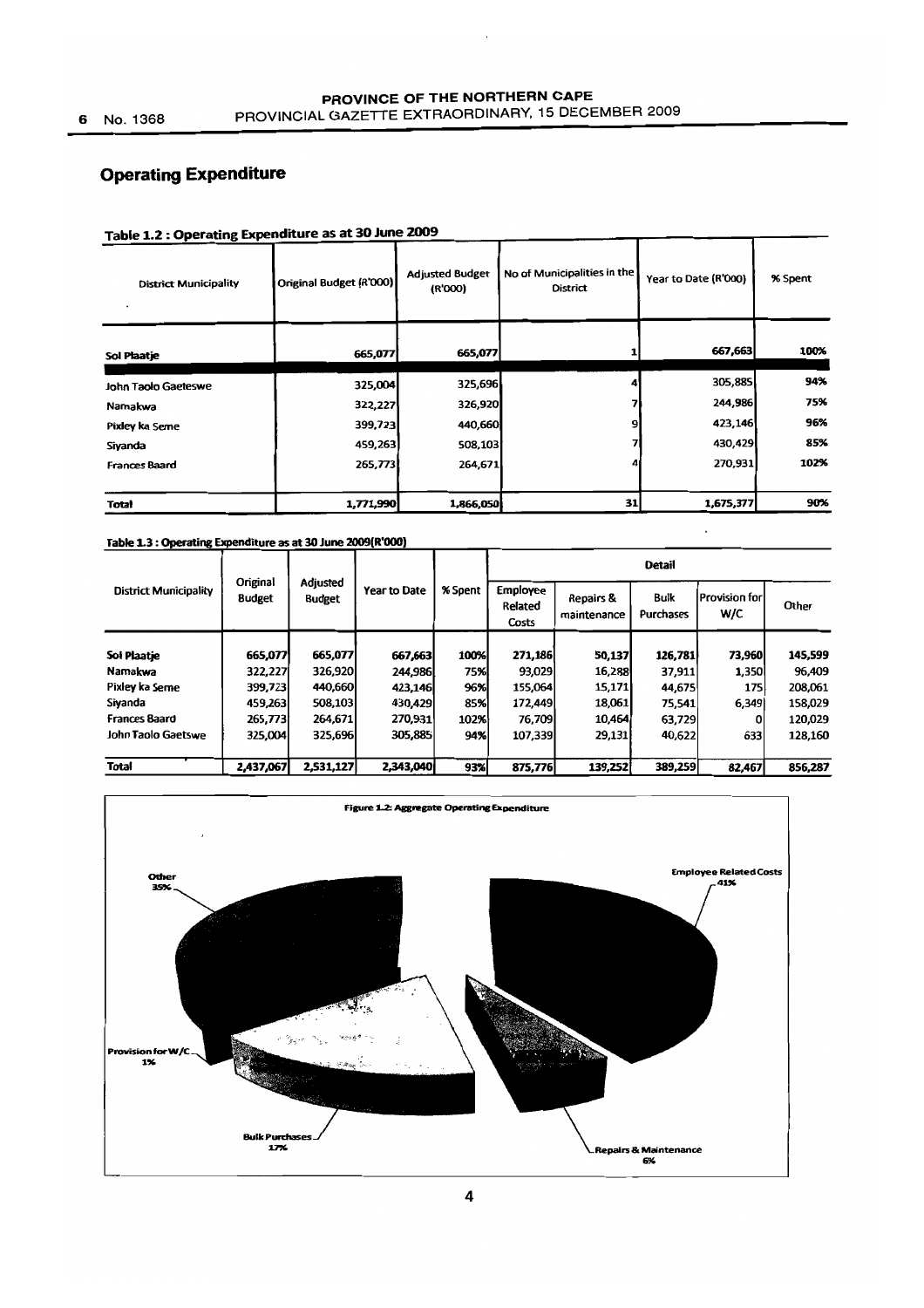### **Capital Budgets**

Table 1.4 : Capital Expenditure as at 30 June 2009

| <b>District Municipality</b> | Original Budget (R'000) | <b>Adjusted Budget</b><br>(R'000) | No of Municipalities in the<br>District | Year to Dated (R'000) | % Spent |
|------------------------------|-------------------------|-----------------------------------|-----------------------------------------|-----------------------|---------|
| Sol Plaatje                  | 125,707                 | 137,726                           |                                         | 128,357               | 93%     |
| John Taolo Gaeteswe          | 188,027                 | 102,916                           |                                         | 85,349                | 83%     |
| Namakwa                      | 49,779                  | 51,844                            |                                         | 35,407                | 68%     |
| Pixley ka Seme               | 72,351                  | 92,074                            |                                         | 91,176                | 99%     |
| Siyanda                      | 148,107                 | 142,543                           |                                         | 74,387                | 52%     |
| <b>Frances Baard</b>         | 72,070                  | 74,730                            |                                         | 63,605                | 85%     |
|                              |                         |                                   |                                         |                       |         |
| Total                        | 530,334                 | 464,107                           | 31                                      | 349,924               | 75%     |

\* Provincial Total Exclude SOl Plaatje

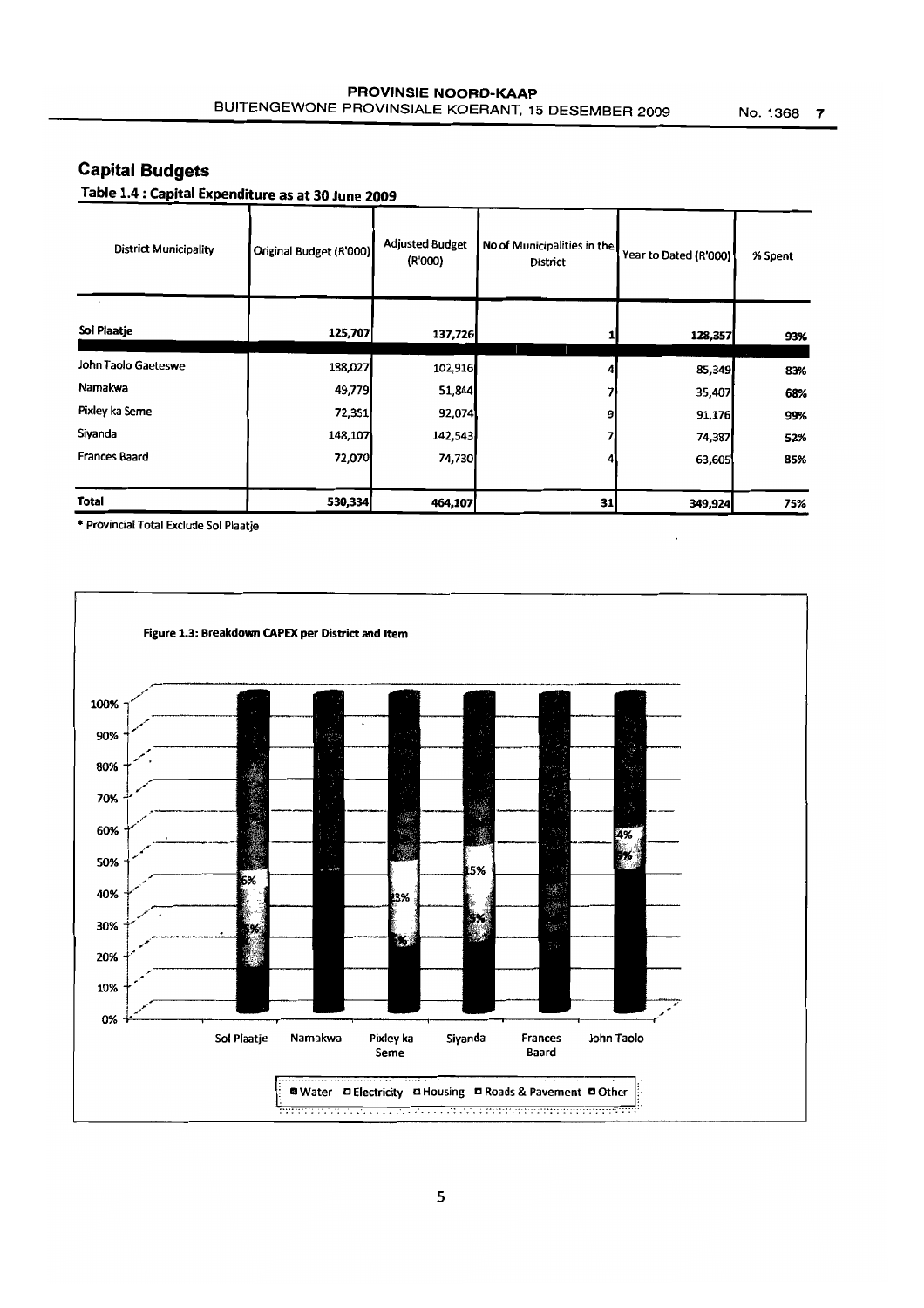## **Accounts Receivable (Debtors)**

 $\ddot{\phantom{a}}$ 

| Table 1.5: Debtor Age Analysis as at 30 June 2009 (K 000)<br>Total<br>Over 90 Days |             |     |              |           |        |            |         |     |              |      |  |
|------------------------------------------------------------------------------------|-------------|-----|--------------|-----------|--------|------------|---------|-----|--------------|------|--|
|                                                                                    | 0 - 30 Days |     | 31 - 60 Days |           |        | 61-90 Days |         |     |              |      |  |
| Total<br>Municipality                                                              |             | %   | Total        | %         | Total  | %          | Total   | 96  | <b>Total</b> | 96   |  |
|                                                                                    |             |     |              |           |        |            |         |     |              |      |  |
| <b>Sol Plaatie</b>                                                                 | 56,752      | 11% | 25.261       | 5%        | 18.265 | 4%         | 412,697 | 80% | 512,975      | 47%  |  |
| <b>Namakwa</b>                                                                     | 7,809       | 8%  | 3,339        | 3%        | 2,896  | 3%         | 82,096  | 85% | 96.140       | 9%   |  |
| Pixley ka Seme                                                                     | 12,887      | 8%  | 7,459        | 5%        | 5,405  | 3%I        | 138,824 | 84% | 164,575      | 15%  |  |
| Siyanda                                                                            | 9.053       | 7%] | 9.974        | 8%I       | 3,606  | 3%I        | 104,459 | 82% | 127,092      | 12%  |  |
| John Taolo Gaetswe                                                                 | 3.700       | 16% | 3,615        | 16%       | 1,673  | 7%         | 14,308  | 61% | 23,296       | 2%   |  |
| <b>Frances Baard</b>                                                               | 9,135       | 5%  | 5,087        | 3%        | 4,505  | 3%         | 154,599 | 89% | 173,316      | 16%  |  |
|                                                                                    | 99,336      | 9%  | 54,735       | <b>5%</b> | 36,350 | 3%         | 906,983 | 83% | 1,097,394    | 100% |  |

 $1 - 1 = 1 + 20$  king 2000 (P'000)

#### Supporting table 1.5.1: Debtor Age Analysis by customer group as at 30 June 2009 (R'000)

|                         |        | $0 - 30$ Days |        | 31 - 60 Days |        | 61 - 90 Days |         | Over 90 Days | <b>Total</b> |      |
|-------------------------|--------|---------------|--------|--------------|--------|--------------|---------|--------------|--------------|------|
| <b>Provincial Total</b> | Amount | $\gamma$      | Amount | %            | Amount | %            | Amount  | %            | Amount       | %    |
|                         |        |               |        |              |        |              |         |              |              |      |
| Government              | 8,412  | 36%           | 2,503  | 11%          | 1,374  | 6%           | 10,925  | 47%          | 23,214       | 2%   |
| <b>Business</b>         | 11,277 | 11%           | 6,634  | 7%           | 2,822  | 3%           | 80,881  | 80%          | 101,614      | 11%  |
| <b>Households</b>       | 45,444 | 7%            | 26,935 | 4%           | 20,237 | <b>3%</b>    | 514,093 | 85%          | 606,709      | 63%  |
| Other                   | 18,048 | 8%            | 11,255 | 5%           | 6,700  | <b>3%</b>    | 189,480 | 84%          | 225,483      | 24%  |
| Total                   | 83,181 | 9%            | 47,327 | 5%           | 31,133 | 3%           | 795,379 | 83%          | 957,020      | 100% |
|                         |        |               |        |              |        |              |         |              |              |      |
| Water                   | 24,536 | 9%            | 15,671 | 6%           | 10,712 | 4%           | 223,190 | 81%          | 274,109      | 25%  |
| Electricity             | 30,285 | 24%           | 12,436 | 10%          | 6,223  | 5%           | 76,359  | 61%          | 125,303      | 11%  |
| <b>Property rates</b>   | 9,885  | 6%            | 5,627  | 4%           | 4,132  | 3%           | 132,453 | 87%          | 152,097      | 14%  |
| <b>RSC Levies</b>       |        | 0%            |        | 0%           |        | 0%           | 185     | 100%         | 185          | 0%   |
| Other                   | 34,621 | 6%            | 21,001 | 4%           | 15,283 | 3%           | 474.796 | 87%          | 545,701      | 50%  |
| <b>Total</b>            | 99,327 | 9%            | 54,735 | 5%           | 36,350 | 3%           | 906,983 | 83%          | 1,097,395    | 100% |

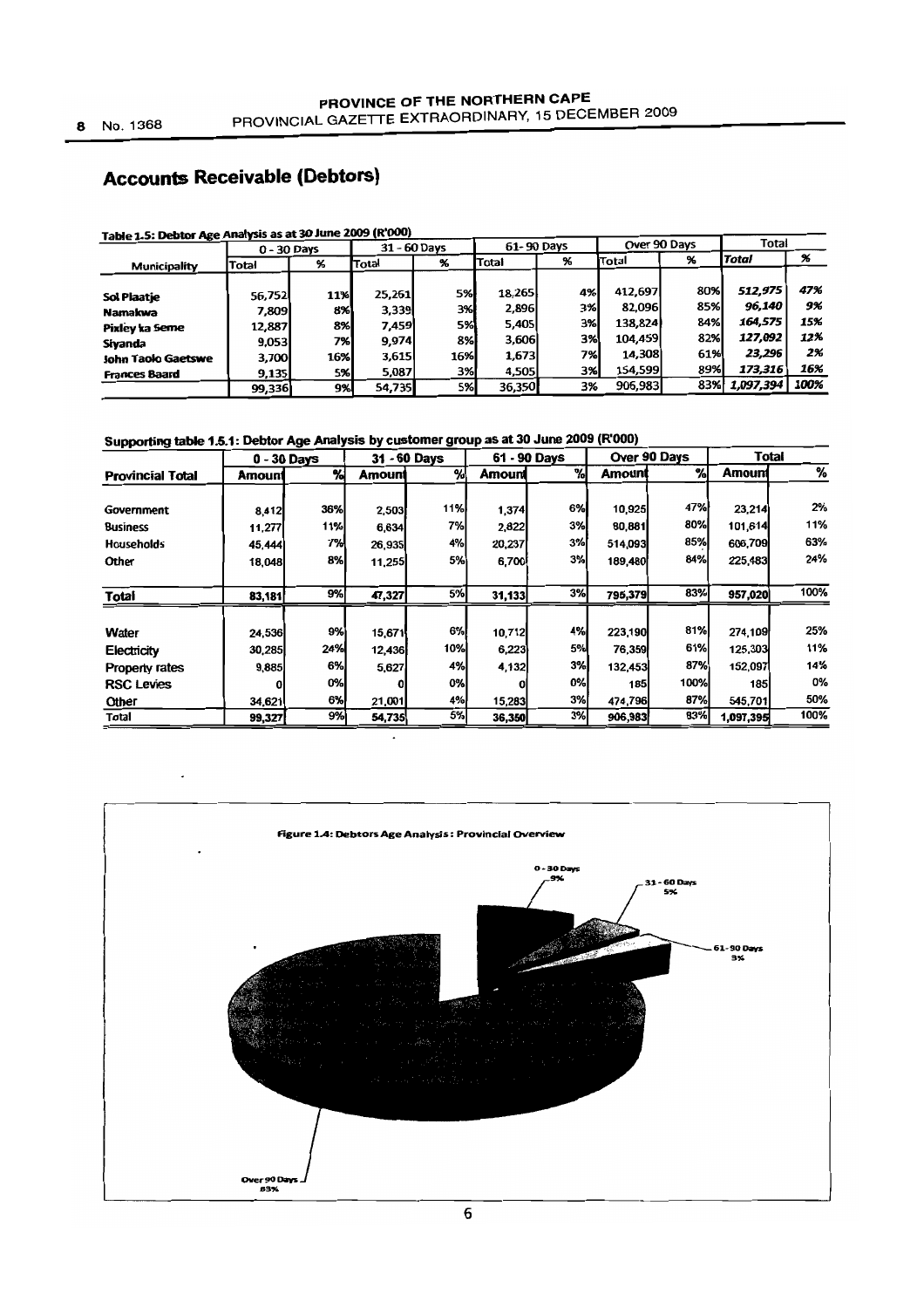

#### **Accounts Payable (Creditors)**

| Table1.6: Outstanding Creditors as at 30 June 2009 |               |            |              |     |              |     | Over 90 Days |      | Total   |      |
|----------------------------------------------------|---------------|------------|--------------|-----|--------------|-----|--------------|------|---------|------|
| Provincial overview                                | $0 - 30$ Days |            | 31 - 60 Days |     | 61 - 90 Days |     |              |      |         |      |
| <b>R'000</b>                                       | Amount        | %          | Amount       | %   | Amount       | %   | Amount       | %    | Amount  | %    |
| <b>Creditors Age Analysis</b>                      |               |            |              |     |              |     |              |      |         |      |
| <b>Bulk Electricity</b>                            | 23,756        | 96%        | 787          | 3%  | 133          | 1%  | 130          | 1%   | 24,806  | 18%  |
| <b>Bulk Water</b>                                  | 3,390         | 8%l        | -190         | 0%  | 470          | 1%  | 39.195       | 91%  | 42,865  | 31%  |
| <b>PAYE Deductions</b>                             | 2,183         | 42%        | 127          | 2%  | 67           | 1%  | 2,848        | 55%  | 5,225   | 4%   |
| VAT(Output less Input)                             | $-100$        | -8%        | $-32$        | -2% | $-157$       | o   | 1.579        | 122% | 1,290   | 1%   |
| Pension/Retirement                                 | 3,997         | 100%       | O            | 0%  | 0I           | 0%l |              | 0%   | 3,997   | 3%   |
| Loans Repayments                                   | 1,401         | 77%l       | ٥I           | 0%l | 289          | 16% | 132          | 7%   | 1,822   | 1%   |
| <b>Trade Creditors</b>                             | 24,261        | 87%        | 601          | 2%  | 257          | 1%l | 2,913        | 10%  | 28.032  | 21%  |
| <b>Auditor-General</b>                             | 1,567         | 16%        | 100          | 1%  | 131          | 1%  | 7,810        | 81%  | 9,608   | 7%   |
| Other                                              | 10.756        | 58%        | 1,293        | 7%  | 1,418        | 8%  | 5.175        | 28%  | 18,642  | 14%  |
| Total                                              | 71.211        | <b>52%</b> | 2,686        | 2%  | 2,608        | 2%  | 59,782       | 44%  | 136,287 | 100% |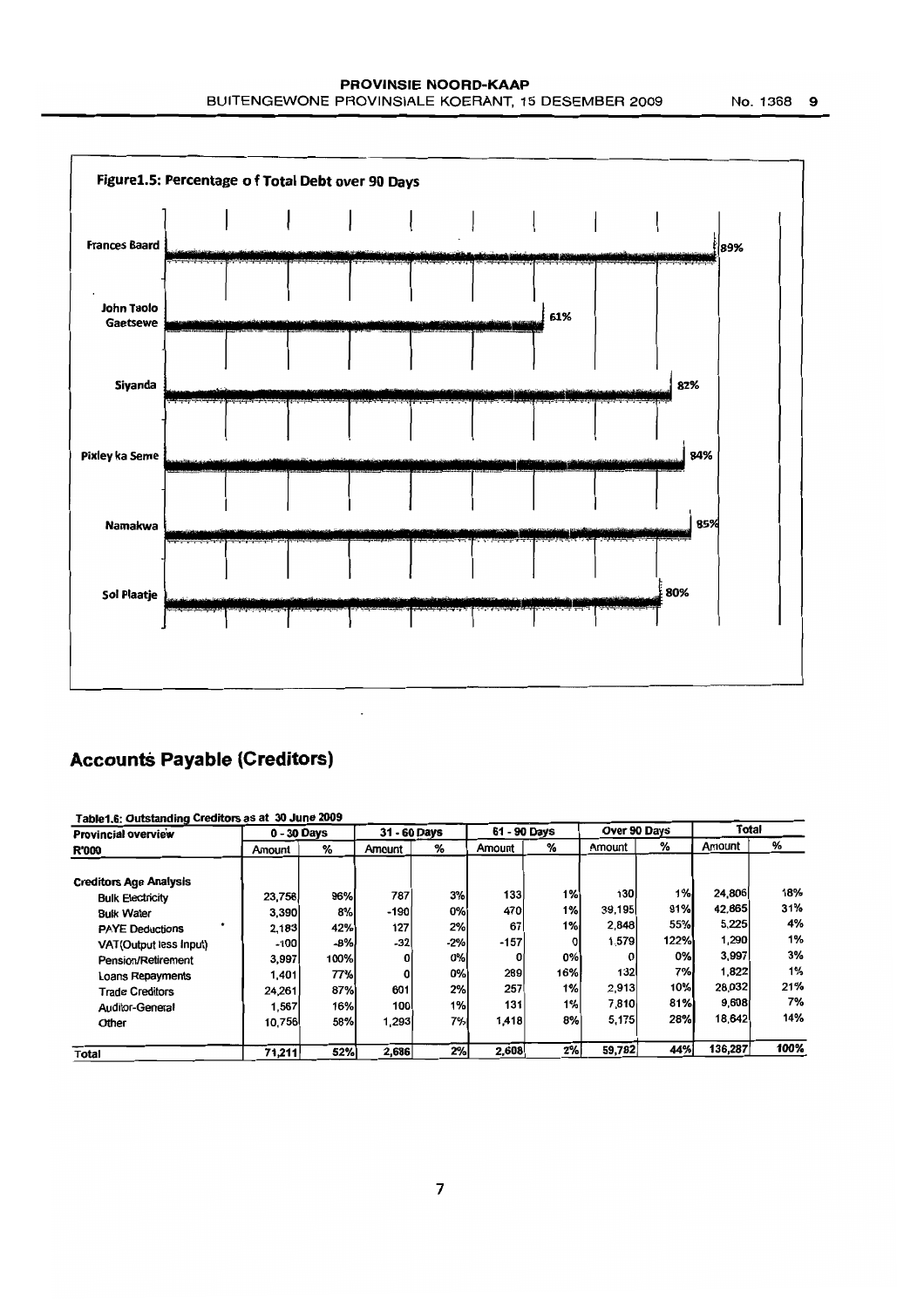



#### **National Conditional Grants**

| Table: 1.7                                                         |               |                   |            |              |                 | Year to date       |              |
|--------------------------------------------------------------------|---------------|-------------------|------------|--------------|-----------------|--------------------|--------------|
| National departments and their conditional grants                  | Division of   | <b>Adjustment</b> | Other      | <b>Total</b> | <b>Approved</b> | <b>Transferred</b> | Actual       |
|                                                                    | Revenue       | (Mid year)        | adjustment | available    | payment         | to                 | expenditure  |
|                                                                    | Act. No. 2 of |                   | s          | 2008/09      | schedule        | municipalities     | to date      |
|                                                                    | 2008          |                   |            |              |                 |                    |              |
| R Thousand                                                         | <b>R'000</b>  | <b>R'000</b>      | R'000      | R'000        | <b>R'000</b>    | <b>R'000</b>       | <b>R'000</b> |
| <b>National Treasury (Vote 8)</b>                                  | 35 250        | $-10000$          | 3 400      | 28 650       | 28 650          | 25 250             | 15 086       |
|                                                                    |               |                   |            |              |                 |                    |              |
| <b>Local Government Financial Management Grant</b>                 | 17 250        |                   |            | 17 250       | 17 250          | 17 250             | 15 086       |
| Neighbourhood Development Partnership (Schedule 6)                 | 15 000        | $-9000$           |            | 6000         | 6000            | 6000               |              |
| Neighbourhood Development Partnership (Schedule 7)                 | 3000          | $-1000$           | 3400       | 5400         | 5400            | 2000               |              |
| Provincial and Local Government (Vote 5)                           | 24 540        |                   |            | 24 540       | 24 540          | 24 540             | 23 406       |
| <b>Municipal Systems Improvement Grant</b>                         | 24 540        |                   |            | 24 540       | 24 540          | 24 540             | 23 406       |
| Minerals and Energy (Vote 30)                                      | 25897         | 2089              |            | 27986        | 27 986          | 3413               | 1944         |
| National Electrification Programme (Municipal) Grant               | 2 1 2 3       | 1 290             |            | 3413         | 3413            | 3413               | 1944         |
| National Electrification Programme (Allocation in-kind) Grant      | 23774         | 799               |            | 24 573       | 24 573          |                    |              |
| <b>Water Affairs and Forestry (Vote 34)</b>                        | 48 104        | 12700             | 15 000     | 75 804       | 75 804          | 60 129             | 29 569       |
| Backlogs in Water and Sanitation at Clinics and Schools Grant      | 13 300        | 800               |            | 14 100       | 14 100          | 14 100             |              |
| <b>Bulk Infrastructure Grant</b>                                   | 10 000        |                   | 15 000     | 25 000       | 25 000          | 10 000             |              |
| Water Services Operating and Transfer Subsidy Grant (Schedule 6)   | 19738         | 11 900            |            | 31 638       | 31 638          | 31 638             | 29569        |
| Water Services Operating and Transfer Subsidy Grant (Schedule 7)   | 5066          |                   |            | 5066         | 5066            | 4 3 9 1            |              |
| Sub-Total                                                          | 133 791       | 4789              | 18 400     | 156 980      | 156 980         | 113 332            | 70 005       |
| Provincial and Local Government (Vote 5)                           | 209 485       |                   | $-27871$   | 181 614      | 181 614         | 181 614            | 143 796      |
| Municipal Infrastructure Grant                                     | 209 485       |                   | $-27.871$  | 181 614      | 181 614         | 181 614            | 143796       |
| Sub-Total                                                          | 209 485       |                   | $-27371$   | 181 614      | 181 614         | 181 614            | 143 796      |
| Total allocations in terms of the Division of Revenue Act (Part A) | 343 276       | 4789              | $-9471$    | 338 594      | 338 594         | 294 946            | 213 801      |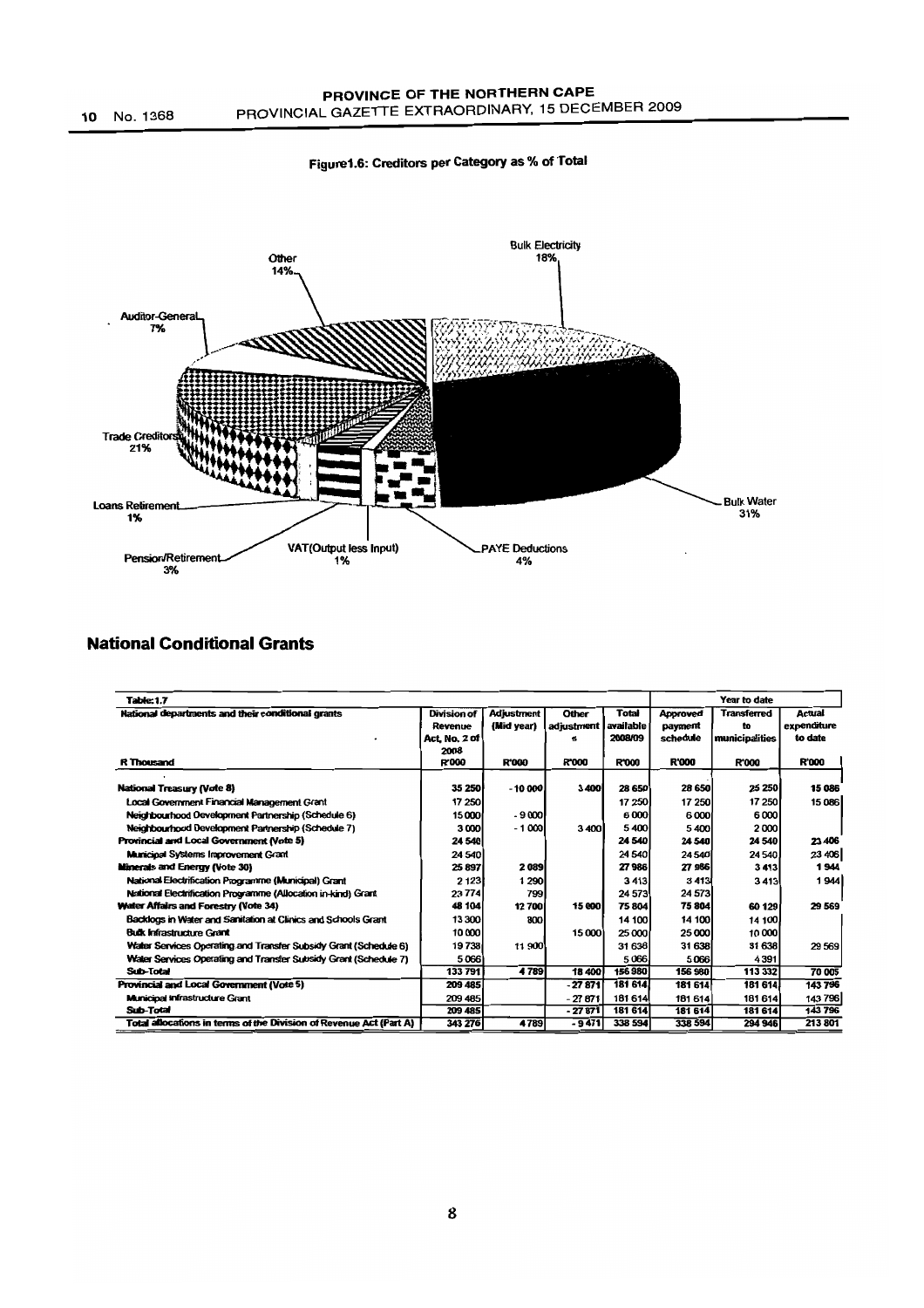## Detail Municipal Analysis

#### John Taolo Gaetsewe

#### Operating Revenue

#### Table 2.2(a) : Operating Revenue as at 30 June 2009(R'OOO)

|                             | Original      | Adjusted      |                     |             | <b>Detail</b>     |                    |         |  |
|-----------------------------|---------------|---------------|---------------------|-------------|-------------------|--------------------|---------|--|
| Municipality                | <b>Budget</b> | <b>Budget</b> | <b>Year to Date</b> | % Collected | Property<br>Rates | Service<br>Charges | Other   |  |
|                             |               |               |                     |             |                   |                    |         |  |
| Moshaweng                   | 21,551        | 30,376        | 29,574              | 97%         | ۰                 |                    | 29,574  |  |
| Ga-Segonyana                | 114,148       | 114,975       | 103,118             | 90%         | 10,809            | 41,756             | 50,553  |  |
| Gamagara                    | 115,860       | 102,600       | 78,825              | 77%         | 5,942             | 49,217             | 23,666  |  |
| John Taolo Gaetswe District | 77,8991       | 112,000       | 97,752              | 87%         | 22                | 5,971              | 91,759  |  |
| Total                       | 329,458       | 359,951       | 309,269             | 86%         | 16,773            | 96,944             | 195,552 |  |

#### Operating Expenditure

#### Table 2.2(b) : Operating Expenditure as at 30 June 2009(R'000)

|                             |                           | Adjusted<br><b>Budget</b> | Year to<br>Date |         | <b>Detail</b>                |                          |                   |                             |         |  |  |
|-----------------------------|---------------------------|---------------------------|-----------------|---------|------------------------------|--------------------------|-------------------|-----------------------------|---------|--|--|
| Municipality                | Original<br><b>Budget</b> |                           |                 | % Spent | Employee<br>Related<br>Costs | Repairs &<br>maintenance | Bulk<br>Purchases | <b>Provision for</b><br>W/C | Other   |  |  |
|                             |                           |                           |                 |         |                              |                          |                   |                             |         |  |  |
| Moshaweng                   | 21,551                    | 30,376                    | 27,955          | 92%     | 10,703                       | 2,519                    |                   | $\overline{\phantom{0}}$    | 14,733  |  |  |
| Ga-Segonyana                | 114,148                   | 114,975                   | 105,191         | 91%     | 33,302                       | 17,536                   | 16,300            | 633                         | 37,420  |  |  |
| Gamagara                    | 111,555                   | 102,595                   | 72,364          | 71%     | 27,239                       | 2,878                    | 19,546            | ۰                           | 22,701  |  |  |
| John Taolo Gaetswe District | 77,750                    | 77,750                    | 100,375         | 129%    | 36,095                       | 6,198                    | 4,776             | ٠                           | 53,306  |  |  |
|                             |                           |                           |                 |         |                              |                          |                   |                             |         |  |  |
| <b>Total</b>                | 325,004                   | 325,696                   | 305,885         | 94%     | 107,339                      | 29,131                   | 40,622            | 633                         | 128,160 |  |  |

#### Capital Expenditure

#### Table 2.2(c) : Capital Expenditure as at 30 June 2009(R'000)

|                             | Original      | <b>Adjusted</b> | Year to |         | Detail |                              |                          |                     |        |  |
|-----------------------------|---------------|-----------------|---------|---------|--------|------------------------------|--------------------------|---------------------|--------|--|
| <b>Municipality</b>         | <b>Budget</b> | Budget          | Date    | % Spent | Water  | Electricity                  | Housing                  | Roads &<br>Pavement | Other  |  |
|                             |               |                 |         |         |        |                              |                          |                     |        |  |
| Moshaweng                   | 42,326        | 42,326          | 44,653  | 105%    | 20,858 | $\tilde{\phantom{a}}$        | 236                      | -                   | 23,559 |  |
| Ga-Segonyana                | 30,762        | 30,762          | 25,894  | 84%     | 9,517  | 5,907                        | 2,852                    | 215                 | 7,403  |  |
| Gamagara                    | 107,831       | 25,426          | 12,493  | 49%     | 8,729  | 2,047                        | $\overline{\phantom{0}}$ | 60                  | 1,657  |  |
| John Taolo Gaetswe District | 7,108         | 4,402           | 2,309   | 52%     |        | $\qquad \qquad \blacksquare$ | $\overline{\phantom{0}}$ |                     | 2,309  |  |
| Total                       | 188,027       | 102,916         | 85,349  | 83%     | 39,104 | 7,954                        | 3,088                    | 275                 | 34,928 |  |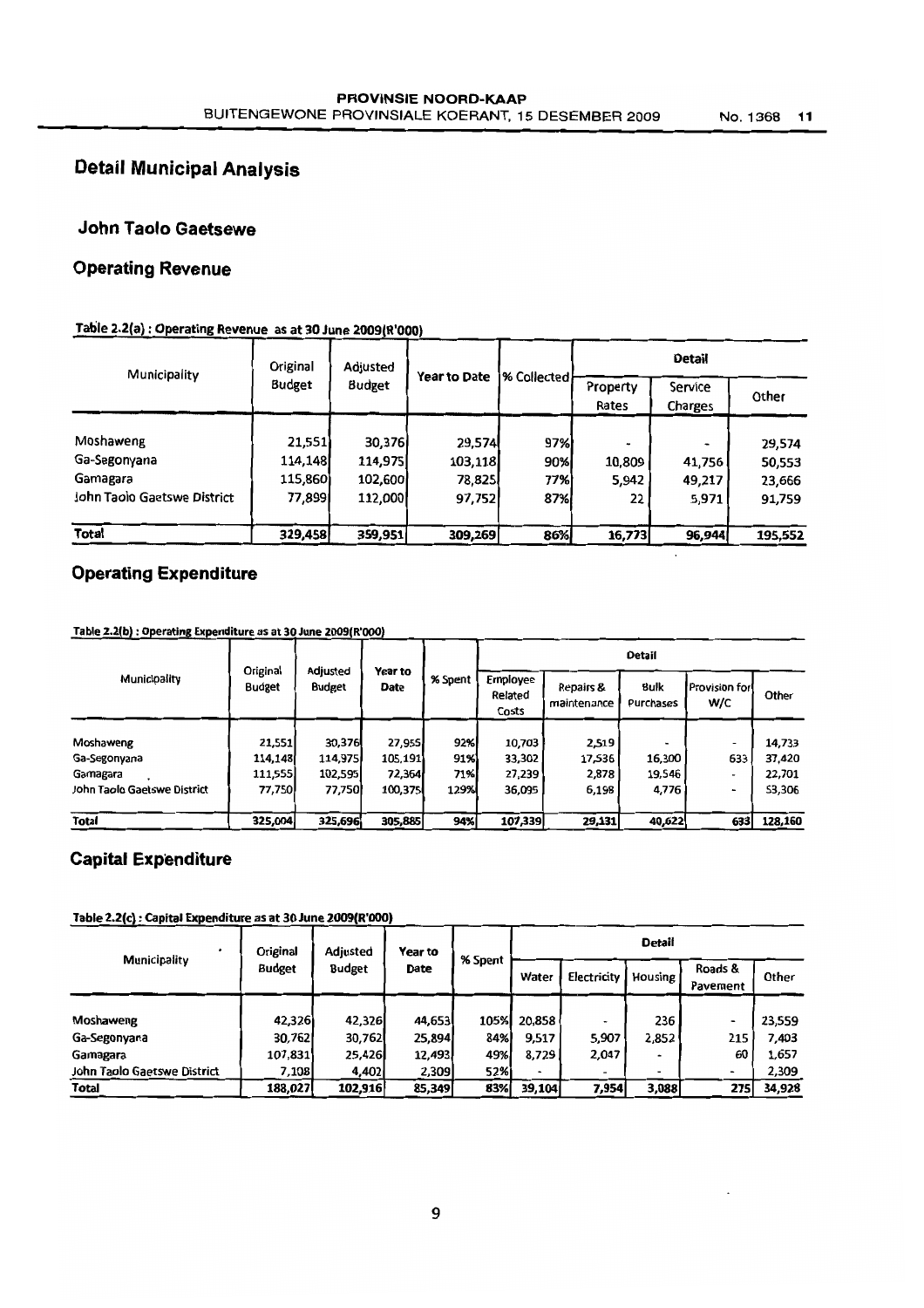#### **Debtors**

#### Table 2.2(d) : Debtor Age Analysis as at 30 June 2009 (R'000)

|                                       |              | $0 - 30$ Days |              | 31 - 60 Days |            | 61-90 Days |               | Over 90 Days | Total           |           |
|---------------------------------------|--------------|---------------|--------------|--------------|------------|------------|---------------|--------------|-----------------|-----------|
| Municipality                          | <b>Total</b> | x             | Total        | %            | Total      | %          | Total         | %            | Total           | %         |
| Moshaweng<br>Ga-Segonyana<br>Gamagara | 13<br>2,879  | 1%<br>16%     | 255<br>1,105 | 21%<br>6%    | 579<br>810 | 47%<br>4%  | 385<br>13,715 | 31%<br>74%   | 1,232<br>18,509 | 5%<br>79% |
| John Taolo Gaetsewe                   | 808          | 23%           | 2,255        | 63%          | 284        | 8%         | 208           | 6%           | 3,555           | 15%<br>0% |
| <b>Total</b>                          | 3,700        | 16%           | 3,615        | 16%          | 1,673      | 7%         | 14.308        | 61%          | 23.296          | 100%      |

## Supporting table 2.2(d)1: Debtor Age Analysis by customer group as at 30 June 2009 (R'000)

|                       |        | $0 - 30$ Days |        | 31 - 60 Days |        | 61 - 90 Days |        | Over 90 Days | <b>Total</b> |      |
|-----------------------|--------|---------------|--------|--------------|--------|--------------|--------|--------------|--------------|------|
| John Taolo District   | Amount | $\%$          | Amount | %            | Amount | %            | Amount | %            | Amount       | %    |
|                       |        |               |        |              |        |              |        |              |              |      |
| Government            | 166    | 27%           | 256    | 41%          | 173    | 28%          | 22     | 4%           | 617          | 17%  |
| <b>Business</b>       | 357    | 16%           | 1,786  | 78%I         | 104    | 5%           | 29     | 1%           |              | 64%  |
| <b>Households</b>     | 282    | 44%           | 203    | 31%          |        | 1%           | 156    | 24%          | 2.276        |      |
| Other                 |        | 23%           | 10     | 77%          |        | 0%           |        |              | 648          | 18%  |
|                       |        |               |        |              |        |              | 0      | 0%           | 13           | 0%   |
| <b>Total</b>          | 808    | 23%           | 2,255  | 63%          |        | 8%           |        |              |              |      |
|                       |        |               |        |              | 284    |              | 207    | 6%           | 3,554        | 100% |
| Water                 |        |               |        |              |        |              |        |              |              |      |
|                       | 4421   | 36%           | 341    | 28%          | 118    | 10%          | 316    | 26%          | 1,217        | 5%   |
| Electricity           | 1,606  | 53%           | 462    | 15%          | 280    | 9%           | 677    | 22%          | 3,025        | 13%  |
| <b>Property rates</b> | 90     | 4%            | 213    | 10%l         | 84     | 4%           | 1.804  | 82%          | 2.191        | 9%   |
| <b>RSC Levies</b>     |        |               |        |              |        |              |        |              |              | 0%   |
| Other                 | 1,562  | 9%            | 2.599  | 15%          | 1,191  | 7%           | 11,511 | 68%          | 16,863       | 72%  |
| <b>Total</b>          | 3,700  | 16%           | 3,615  | 16%          | 1,673  | 7%           | 14,308 | 61%          | 23,296       | 100% |

#### **Creditors**

Table 2.2(e): Outstanding Creditors as at 30 June 2009

| John Taolo District           | $0 - 30$ Days |      | 31 - 60 Days  |    | 61 - 90 Days    |    |               | Over 90 Days | Total  |      |
|-------------------------------|---------------|------|---------------|----|-----------------|----|---------------|--------------|--------|------|
| <b>R'000</b>                  | Amount        | ₩    | <b>Amount</b> | %  | Amount          | ℅  | <b>Amount</b> | %            | Amount | %    |
| <b>Creditors Age Analysis</b> |               |      |               |    |                 |    |               |              |        |      |
| <b>Bulk Electricity</b>       |               |      |               |    |                 |    |               |              |        |      |
| <b>Bulk Water</b>             |               |      |               |    |                 |    |               |              |        |      |
| <b>PAYE Deductions</b>        |               |      |               |    |                 |    |               |              |        |      |
| VAT(Output less Input)        |               |      |               |    |                 |    |               |              |        |      |
| Pension/Retirement            |               |      |               |    |                 |    |               |              |        |      |
| Loans Repayments              |               |      |               |    |                 |    |               |              |        |      |
| <b>Trade Creditors</b>        | 24            | 100% | 0             | 0% | ۵I              | 0% |               |              |        |      |
| <b>Auditor-General</b>        |               |      |               |    |                 |    | 0             | 0%           | 24     | 1%   |
| Other                         | 1,360         | 42%  | 0             | 0% | 12 <sup>1</sup> | 1% | 1,884         | 58%          | 3,256  | 99%  |
| <b>Total</b>                  | 1,384         | 42%  |               |    |                 |    |               |              |        |      |
|                               |               |      |               | 0% | 12              | 1% | 1,884         | 57%          | 3,280  | 100% |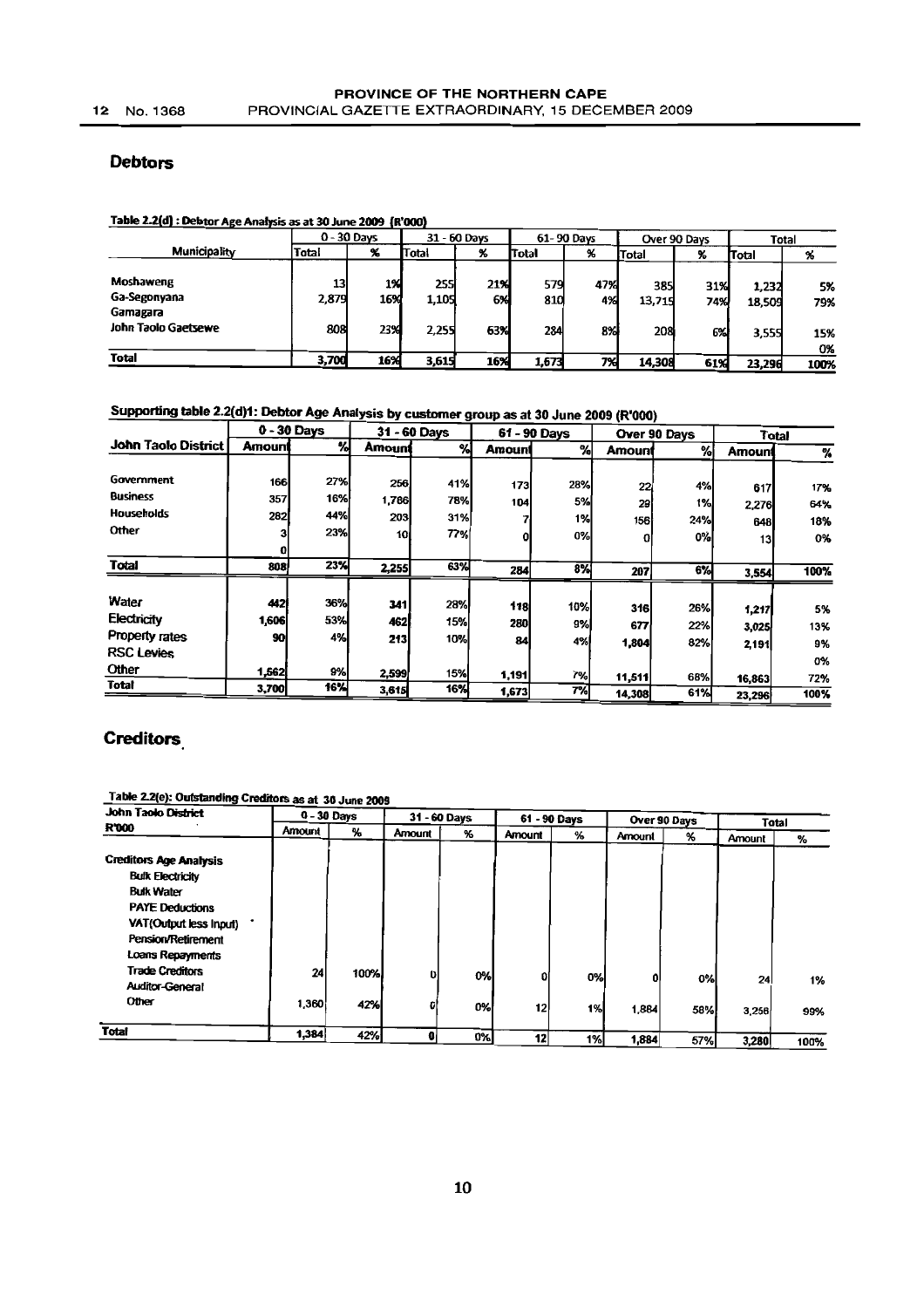#### **Cash Flow**

Table 2.2(f): Cash Flow Position as at 30 June 2009 (R'000)

|                             |         |                  | <b>Receipts</b>    |          |              |                  |                 | Payments    |          |           |       |                |
|-----------------------------|---------|------------------|--------------------|----------|--------------|------------------|-----------------|-------------|----------|-----------|-------|----------------|
| Municipality                | Opening | Grants &         | <b>Investments</b> | Other    | Salaries &   | Cash &           | Capital         | investments | External | Statutory |       | Closing        |
|                             | Balance | <b>Subsidies</b> | <b>Redeemed</b>    | Receipts | <b>Wages</b> | <b>Creditors</b> | <b>Payments</b> | Made        | Loans    | Payments  | Other | <b>Balance</b> |
|                             |         |                  |                    |          |              |                  |                 |             |          |           |       |                |
| Moshaweng                   | 5,056   | 500              | 9,928              |          | 864          | 2,484            | 9,431           |             |          |           |       | 2,708          |
| Ga-Segonyana                | 7,315   | 1,354            | 5,000              | 5,047    | 2.737        | 10,814           | 1,528           |             | 1,574    | 888       | 235   | 940            |
| Gamagara                    |         |                  |                    |          |              |                  |                 |             |          |           |       | O              |
| John Taolo Gaetswe District | 8,471   |                  | 8,024              |          | 2,675        | 13,127           |                 |             |          |           |       | 693            |
|                             |         |                  |                    |          |              |                  |                 |             |          |           |       |                |
| Total                       | 20,842  | 1,854            | 22,952             | 5,050    | 6,276        | 26,425           | 10,959          | o           | 1,574    | 888       | 235   | 4,341          |

Source : IYM Sammary Reports Received from the Municipalities

 $\ddot{\phantom{a}}$ 

#### **MFMA Returns**

Table 2.2(g) : Submission of MFMA Returns

| Annual      |                       |                                       | Quarterly<br><b>Borrowing Monitoring</b><br><b>Municipal Entities</b><br>Long Term Contracts |                          |   |                                  |                     |                               |                                                  |                     |                 |                                                  |                                                  |                                                  |        |                                                      |                      |
|-------------|-----------------------|---------------------------------------|----------------------------------------------------------------------------------------------|--------------------------|---|----------------------------------|---------------------|-------------------------------|--------------------------------------------------|---------------------|-----------------|--------------------------------------------------|--------------------------------------------------|--------------------------------------------------|--------|------------------------------------------------------|----------------------|
| <b>MFMA</b> | <b>Budget</b>         |                                       | Q3<br>Q2<br>Q4                                                                               |                          |   |                                  |                     |                               |                                                  |                     |                 |                                                  |                                                  | <b>MFMA Implementation Priorities</b>            |        |                                                      |                      |
| Plan        | <b>Checklist</b>      | Qi                                    |                                                                                              |                          |   | Q1                               | Q2                  | Q3                            | Q4                                               | $_{\alpha}$         | Q <sub>2</sub>  | Q3                                               | Q4                                               | Qı                                               | Q2     | Q3                                                   | $\alpha$             |
|             |                       |                                       |                                                                                              |                          |   |                                  |                     |                               |                                                  |                     |                 |                                                  |                                                  |                                                  |        |                                                      |                      |
|             | x                     | $\lambda$                             | $\lambda$                                                                                    | х                        | ᆺ | $\overline{\phantom{a}}$<br>ᄉ    | $\overline{ }$<br>ᄉ | $\overline{\phantom{a}}$<br>ᄉ | $\overline{ }$<br>$\lambda$                      | $\overline{ }$<br>ᄎ | $\check{}$<br>^ | $\tilde{\phantom{a}}$<br>$\mathbf{v}$            | $\cdot$<br>$\ddot{\phantom{0}}$                  | $\overline{\phantom{a}}$<br>$\ddot{\phantom{0}}$ | v<br>ᆺ | $\overline{\phantom{a}}$<br>$\ddot{\phantom{0}}$     | Λ                    |
|             | $\check{}$<br>^       | $\overline{\phantom{a}}$<br>$\lambda$ | $\ddot{\phantom{1}}$                                                                         | $\overline{ }$           |   | $\overline{ }$<br>$\overline{ }$ | v<br>Λ              | ᄉ                             |                                                  |                     |                 | $\overline{a}$<br>$\ddot{\phantom{0}}$           |                                                  | ́                                                | ^      | ^                                                    |                      |
|             |                       |                                       |                                                                                              |                          |   |                                  | ×.                  |                               | $\overline{\phantom{a}}$<br>$\ddot{\phantom{0}}$ | ×.                  |                 |                                                  | $\overline{\phantom{a}}$<br>$\ddot{\phantom{0}}$ |                                                  | . I    |                                                      |                      |
|             |                       |                                       |                                                                                              | <br>$\ddot{\phantom{0}}$ | Ð | л.                               | ٦J                  | $\cdot$<br>$\mathbf{v}$       | $\cdot$<br>ᄉ                                     |                     |                 | $\overline{\phantom{a}}$<br>$\ddot{\phantom{0}}$ | $\overline{ }$                                   |                                                  | ∼      | ⋏                                                    | ^                    |
|             |                       |                                       |                                                                                              |                          |   |                                  |                     |                               |                                                  |                     |                 |                                                  |                                                  |                                                  |        |                                                      |                      |
|             | <b>Implementation</b> | Evaluation                            |                                                                                              |                          |   |                                  |                     |                               |                                                  |                     |                 |                                                  |                                                  | $\cdot$                                          |        | $\overline{\phantom{a}}$<br>$\overline{\phantom{a}}$ | $\ddot{\phantom{0}}$ |

 $\overline{\phantom{a}}$ 

**uments Received** x Documents not received

#### **Namakwa District**

#### 3.3.1 Operating Revenue

Table 2.3(a) : Operating Revenue as at 30 June 2009(R'000)

|                  | Original      | Adjusted      |                     |             |                   | <b>Detail</b>      |         |
|------------------|---------------|---------------|---------------------|-------------|-------------------|--------------------|---------|
| Municipality     | <b>Budget</b> | <b>Budget</b> | <b>Year to Date</b> | % Collected | Property<br>Rates | Service<br>Charges | Other   |
|                  |               |               |                     |             |                   |                    |         |
| Richtersveld     | 38,653        | 38,653        | 10,564              | 27%         | 326               | 6,116              | 4,122   |
| Nama Khoi        | 93,588        | 95,786        | 95,683              | 100%        | 20,607            | 49,550             | 25,526  |
| Kamiesberg       | 29,241        | 29,241        | 13,849              | 47%l        | 1,160             | 4,425              | 8,264   |
| Hantam           | 36,194        | 36,194        | 24,804              | 69%l        | 5,517             | 16,694             | 2,593   |
| Karoo Hoogland   | 22,254        | 22,254        | 20,673              | 93%         | 1,944             | 4,869              | 13,860  |
| Khai-Ma          | 32,495        | 32,495        | 25,968              | 80%         | 7,107             | 7,698              | 11,163  |
| Namakwa District | 90,081        | 96,125        | 70,132              | 73%l        |                   |                    | 70,132  |
| Total            | 342,506       | 350,748       | 261,673             | 75%         | 36,661            | 89,352             | 135,660 |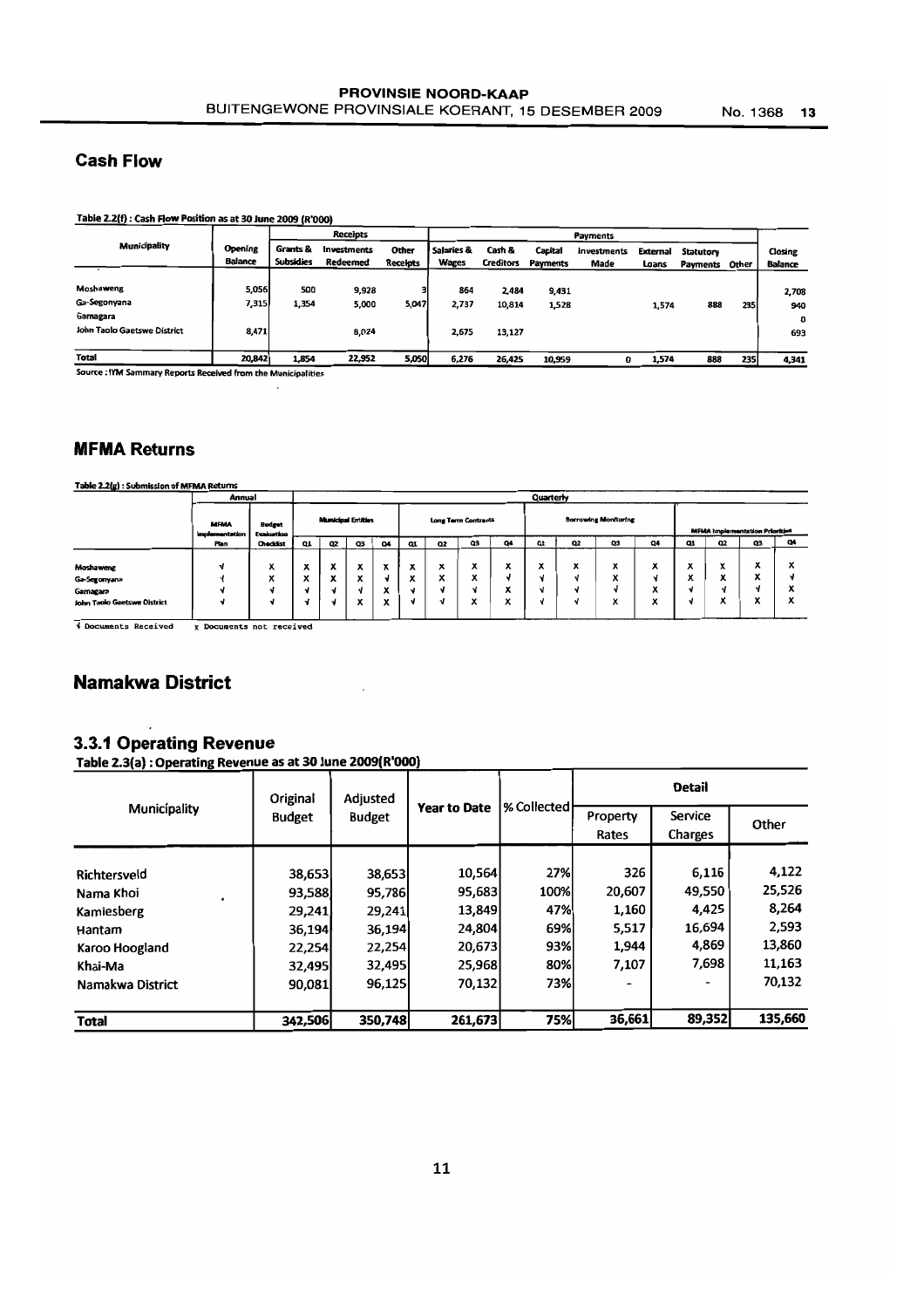#### Operating Expenditure

|                  |                           |                           |                 |         | Detail                       |                          |                   |                      |        |  |  |  |  |
|------------------|---------------------------|---------------------------|-----------------|---------|------------------------------|--------------------------|-------------------|----------------------|--------|--|--|--|--|
| Municipality     | Original<br><b>Budget</b> | Adjusted<br><b>Budget</b> | Year to<br>Date | % Spent | Employee<br>Related<br>Costs | Repairs &<br>maintenance | Bulk<br>Purchases | Provision for<br>W/C | Other  |  |  |  |  |
| $\cdot$          |                           |                           |                 |         |                              |                          |                   |                      |        |  |  |  |  |
| Richtersveld     | 38,653                    | 38,653                    | 10,054          | 26%     | 4,551                        | 609                      | 1,456             | -                    | 3,438  |  |  |  |  |
| Nama Khoi        | 93,587                    | 95,785                    | 93,655          | 98%     | 35.120                       | 9,835                    | 25,767            | ÷                    | 22,933 |  |  |  |  |
| Kamlesberg       | 21,959                    | 21,959                    | 8,735           | 40%     | 4,157                        | 168                      | 1,315             | ۰                    | 3,096  |  |  |  |  |
| Hantam           | 36,192                    | 36,192                    | 28,696          | 79%     | 12,190                       | 1,831                    | 5,061             | -                    | 9,614  |  |  |  |  |
| Karoo Hoogland   | 22,162                    | 22,162                    | 18,986          | 86%     | 10,634                       | 1,508                    | 1,889             |                      | 4,955  |  |  |  |  |
| Khai-Ma          | 16,044                    | 16,044                    | 17,958          | 112%    | 4,681                        | 634                      | 2,423             | 550                  | 9,670  |  |  |  |  |
| Namakwa District | 93,630                    | 96,125                    | 66,902          | 70%     | 21,696                       | 1,703                    |                   | 800                  | 42,703 |  |  |  |  |
| Total            | 322,227                   | 326,920                   | 244,986         | 75%     | 93,029                       | 16,288                   | 37,911            | 1,350                | 96,409 |  |  |  |  |

#### Table 2.3(b) ; Operating Exoendlture as at 30 June 2009(R'OOO)

#### Capital Expenditure

|                  | Original      | Adjusted      | Year to |         | <b>Detail</b> |                          |                          |                     |        |  |  |
|------------------|---------------|---------------|---------|---------|---------------|--------------------------|--------------------------|---------------------|--------|--|--|
| Municipality     | <b>Budget</b> | <b>Budget</b> | Date    | % Spent | Water         | Electricity              | <b>Housing</b>           | Roads &<br>Pavement | Other  |  |  |
|                  |               |               |         |         |               |                          |                          |                     |        |  |  |
| Richtersveld     | 7,117         | 7,117         | 77      | 1%      | 20            |                          | $\overline{a}$           |                     | 49     |  |  |
| Nama Khoi        | 7,371         | 9,371         | 5,863   | 63%     | 5,255         | 79                       | $\bullet$                | -                   | 529    |  |  |
| Kamiesberg       | 7,251         | 7,251         | 408     | 6%      | 85            | $\overline{\phantom{0}}$ | $\overline{\phantom{0}}$ | -                   | 322    |  |  |
| Hantam           | 15,935        | 15,935        | 1,667   | 10%     | 835           | 144                      | -                        | 167                 | 521    |  |  |
| Karoo Hoogland   | 3,861         | 3,861         | 9,122   | 236%    | 9,122         | ۰                        | $\overline{\phantom{a}}$ | -                   |        |  |  |
| Khai-Ma          | 7,420         | 7,420         | 16,861  | 227%    | 752           | $\blacksquare$           | ۰                        | 200                 | 15,909 |  |  |
| Namakwa District | 824           | 889           | 1,409   | 158%    |               | ۰                        | $\bullet$                | ۰                   | 1,409  |  |  |
| <b>Total</b>     | 49,779        | 51,844        | 35,407  | 68%     | 16,069        | 224                      | 0l                       | 374                 | 18,739 |  |  |

 $\ddot{\phantom{0}}$ 

Table 2.3(c) : Capital expenditure as at 30 June 2009(R'OOO)

#### **Debtors**

 $\ddot{\phantom{0}}$ 

Table 2.3(d): Debtor Age Analysis as at 30 June 2009 (R'000)

|                                |       | $0 - 30$ Days |       | 31 - 60 Days |              | 61-90 Days               |              | Over 90 Days | <b>Total</b> |      |
|--------------------------------|-------|---------------|-------|--------------|--------------|--------------------------|--------------|--------------|--------------|------|
| <b>Municipality</b>            | Total | %             | Total | x            | <b>Total</b> | $\boldsymbol{\varkappa}$ | <b>Total</b> | x            | <b>Total</b> | %    |
|                                |       |               |       |              |              |                          |              |              |              |      |
| Richtersveld                   | 963   | 4%            | 808   | 3%           | 482          | 2%                       | 24,294       | 92%          | 26,547       | 28%  |
| Nama Khoi                      | 3,828 | 20%           | 722   | 4%           | 759I         | 4%                       | 13,920       | 72%          | 19,229       | 20%  |
| Kamiesberg                     | 734   | 5%            | 651   | 5%           | 5751         | 4%                       | 11,587       | 86%          | 13,547       | 14%  |
| Hantam                         | 1,624 | 7%            | 832   | 3%           | 838          | 3%                       | 21.274       | 87%          | 24,568       | 26%  |
| Karoo Hoo gland                |       |               |       |              |              |                          |              |              |              | 0%   |
| Khai Ma                        | 599   | 7%            | 292   | 3%           | <b>210</b>   | 2%                       | 8,107        | 88%          | 9,208        | 10%  |
| Namakwa District               | 61    | 2%            | 34    | 1%           | 32           | 1%                       | 2,914        | 96%          | 3,041        | 3%   |
|                                |       |               |       |              |              |                          |              |              |              |      |
| <b>Total: Namakwa District</b> | 7,809 | 8%            | 3,339 | 3%           | 2,896        | 3%                       | 82,096       | 85%          | 96,140       | 100% |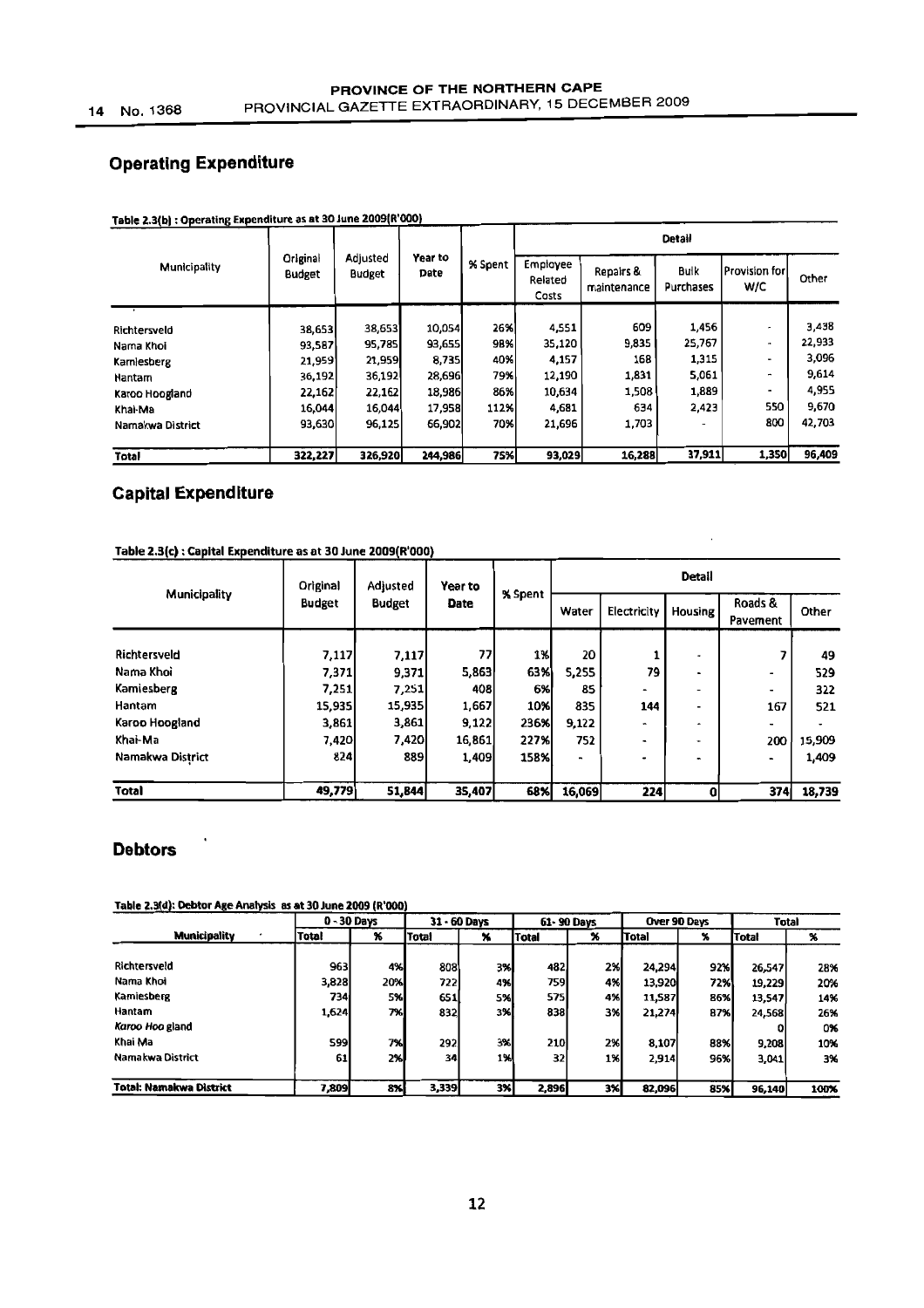#### PROVINSIE NOORD-KAAP BUITENGEWONE PROVINSIALE KOERANT, 15 DESEMBER 2009 No. 1368 15

#### Supporting table 2.3(d) 2: Debtor Age Analysis by customer group as at 30 June 2009 (R'000)

|                   | $0 - 30$ Days |     |        | 31 - 60 Days |               | 61 - 90 Days | Over 90 Days  |     | <b>Total</b> |      |
|-------------------|---------------|-----|--------|--------------|---------------|--------------|---------------|-----|--------------|------|
| Namakwa District  | Amountl       | ℅   | Amount | $\%$         | <b>Amount</b> | %            | <b>Amount</b> | %   | Amount       | %    |
|                   |               |     |        |              |               |              |               |     |              |      |
| Government        | 414           | 7%  | 301    | 7%l          | 449           | 8%           | 4,294         | 78% | 5,538        | 6%   |
| <b>Business</b>   | 1,381         | 23% | 562    | 9%           | 166           | 3%           | 3,958         | 65% | 6,067        | 27%  |
| Households        | 2.728         | 4%  | 2,097  | 3%           | 1.624         | 3%           | 56,410        | 90% | 62,859       | 282% |
| Other             | 3,284         | 15% | 299    | 1%           | 658           | 3%           | 17,436        | 80% | 21,677       | 97%  |
|                   |               |     |        |              |               |              |               |     |              |      |
| <b>Total</b>      | 7,807         | 8%  | 3,339  | 3%           | 2,897         | 3%l          | 82,098        | 85% | 96,141       | 100% |
|                   |               |     |        |              |               |              |               |     |              |      |
| Water             | 1,187         | 6%  | 986    | 5%           | 835           | 4%           | 18,233        | 86% | 21,241       | 22%  |
| Electricity       | 2,257         | 35% | 498    | 8%           | 396           | 6%           | 3,245         | 51% | 6,396        | 7%   |
| Property rates    | 1,166         | 5%  | 567    | 3%           | 498           | 2%           | 20,062        | 90% | 22,293       | 23%  |
| <b>RSC Levies</b> |               |     |        |              |               |              |               |     |              |      |
| Other             | 3,199         | 7%  | 1,288  | 3%           | 1,167         | 3%           | 40,556        | 88% | 46,210       | 48%  |
| Total             | 7,809         | 8%  | 3,339  | 3%           | 2,896         | 3%           | 82,096        | 85% | 96,140       | 100% |

#### **Creditors**

#### Table 2.3(e) Outstanding Creditors as at 30 June 2009

| Namakwa District              | $0 - 30$ Days |               |                 | 31 - 60 Days |        | 61 - 90 Days |        | Over 90 Days | Total  |      |
|-------------------------------|---------------|---------------|-----------------|--------------|--------|--------------|--------|--------------|--------|------|
| <b>R'000</b>                  | Amount        | $\frac{9}{6}$ | Amount          | %            | Amount | %            | Amount | %            | Amount | %    |
| <b>Creditors Age Analysis</b> |               |               |                 |              |        |              |        |              |        |      |
| <b>Bulk Electricity</b>       | 184           | <b>32%</b>    | 132             | 23%          | 133    | 6%           | 130    | 22%          | 579    | 6%   |
| <b>Bulk Water</b>             | 60            | 11%I          | 66              | 11%          | 90     | 4%           | 354    | 62%          | 570    | 5%   |
| <b>PAYE Deductions</b>        |               |               |                 |              |        |              |        |              |        |      |
| VAT(Output less Input)        | $-100$        | <b>19%</b>    | $-32'$          | 6%l          | $-157$ | $-7%$        | $-227$ | 44%          | $-516$ | -5%  |
| <b>Pension/Retirement</b>     |               |               |                 |              |        |              |        |              |        |      |
| Loans Repayments              |               |               |                 |              |        |              |        |              |        |      |
| <b>Trade Creditors</b>        | 1,754         | 84%           | 147             | 7%           | 27     | 1%           | 171    | 8%           | 2,099  | 20%  |
| <b>Auditor-General</b>        | 958           | 24%           | 69              | 2%           | 113    | 5%           | 2,920  | 72%          | 4,060  | 39%  |
| Other                         | 1,855         | 50%l          | 72 <sub>1</sub> | 2%           | 60     | 3%           | 1,695  | 46%          | 3,682  | 35%  |
|                               |               |               |                 |              |        |              |        |              |        | 0%   |
| <b>Total</b>                  | 4,711         | 45%           | 454             | 4%           | 266    | 3%           | 5,043  | 48%          | 10,474 | 100% |

#### Cash **Flow**

Table 2.3(f): Cash Row Position as at 30 June 2009 (R'000)

|                       |                           |                              | Receipts                |                   |                     |                     |                     | Payments                   |                   |                              |       |                           |
|-----------------------|---------------------------|------------------------------|-------------------------|-------------------|---------------------|---------------------|---------------------|----------------------------|-------------------|------------------------------|-------|---------------------------|
| <b>Municipality</b>   | <b>Opening</b><br>Balance | Grants &<br><b>Subsidies</b> | investments<br>Redeemed | Other<br>Receipts | Salaries &<br>Wages | Cash &<br>Creditors | Capital<br>Payments | <b>investments</b><br>Made | External<br>Loans | <b>Statutory</b><br>Payments | Other | Closing<br><b>Balance</b> |
| Richtersveld          | 133                       | 168                          |                         | 2,471             | 879                 | 1.545               |                     | $-260$                     | 91                | 213                          | -457  | 761                       |
| Nama Khoi             | 5,500                     |                              |                         | 11,544            | 1,694               | 7,579               |                     |                            | 473               | 208                          | 1,174 | 5,916                     |
| <b>Kamiesberg</b>     | 871                       |                              |                         | 2,099             | 731                 |                     |                     |                            |                   | 225                          | 154   | 1,860                     |
| Hantam                | 1,275                     | 110                          | 2,153                   | 1,757             | 1,255               | 3,910               | 807                 |                            |                   |                              |       | $-677$                    |
| <b>Karoo Hoogland</b> |                           |                              |                         |                   |                     |                     |                     |                            |                   |                              |       | o                         |
| Khai-Ma               | 557                       | 17,873                       |                         | 878               | 480                 | 3,060               | 15,670              |                            |                   |                              | 88    | 10                        |
| Namakwa District      | 11,169                    | 4,817                        | 7,554                   | 4,060             | 5,118               | 5,563               |                     | 2,716                      | 592               |                              | 6,599 | 7,012                     |
| Total                 | 19,505                    | 22,968                       | 9,707                   | 22,809            | 10.157              | 21,657              | 16,477              | 2,456                      | 1,156             | 646                          | 7,558 | 14,882                    |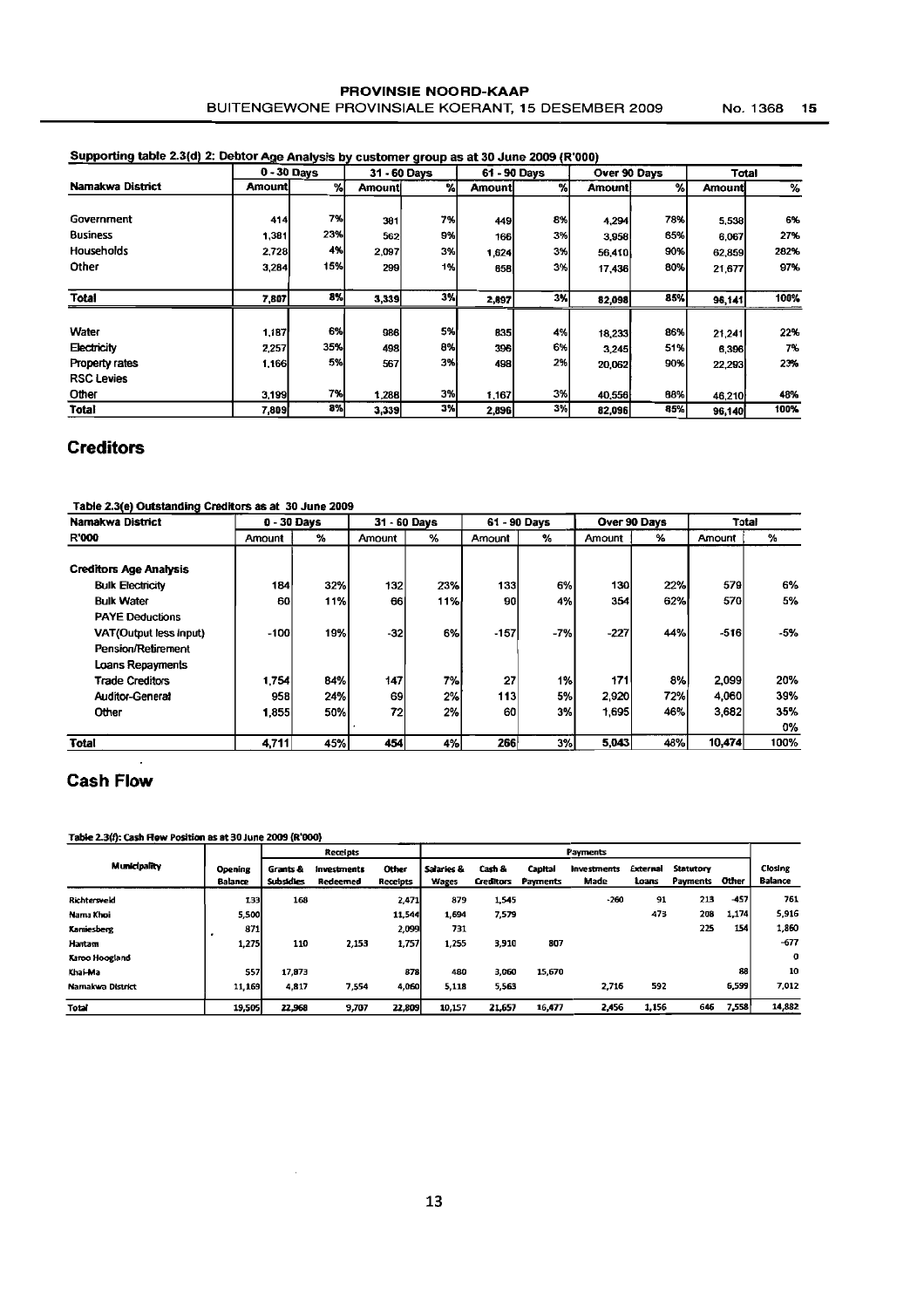#### **MFMA Returns**

| Table 2.3(g) : Submission of MFMA Returns |                                      |                             |    |          |                    |                                                      |          |    |                     |    |           |    |                             |                                |    |    |                                       |                      |
|-------------------------------------------|--------------------------------------|-----------------------------|----|----------|--------------------|------------------------------------------------------|----------|----|---------------------|----|-----------|----|-----------------------------|--------------------------------|----|----|---------------------------------------|----------------------|
|                                           | Annual                               |                             |    |          |                    |                                                      |          |    |                     |    | Quarterly |    |                             |                                |    |    |                                       |                      |
|                                           | <b>MFMA</b><br><b>Implementation</b> | <b>Budget</b><br>Exchantion |    |          | Manicipal Entities |                                                      |          |    | Long Term Contracts |    |           |    | <b>Borrowing Monitoring</b> |                                |    |    | <b>MFMA</b> implementation Priorities |                      |
|                                           | Plan                                 | <b>Chacklist</b>            | œı | $\alpha$ | Q3                 | Q                                                    | $\alpha$ | Q2 | Q3                  | Q٤ | Q1        | Q2 | Q3                          | $\mathbf{Q}$                   | Qı | QZ | QЗ                                    | Q6                   |
|                                           |                                      |                             |    |          |                    |                                                      |          |    |                     |    |           |    |                             |                                |    |    |                                       |                      |
| Richtersweld                              |                                      |                             |    |          |                    |                                                      |          |    |                     |    |           |    |                             |                                |    |    |                                       |                      |
| Nama Khoi                                 |                                      |                             |    |          |                    |                                                      |          |    |                     | ×. |           |    |                             |                                |    |    |                                       |                      |
| Kamicsberg                                |                                      |                             |    |          |                    |                                                      |          |    |                     | ×  |           |    |                             | ж                              |    |    |                                       | А                    |
| Hantam                                    |                                      |                             |    |          |                    | $\ddot{\phantom{1}}$                                 |          |    |                     | x  |           |    |                             | х                              |    |    |                                       | ^                    |
| Karoo Hoogland                            |                                      |                             |    |          |                    | $\overline{\phantom{a}}$<br>$\overline{\phantom{a}}$ |          |    |                     | x  |           |    |                             | $\overline{\phantom{a}}$<br>л. |    |    |                                       | $\ddot{\phantom{0}}$ |
| Khal-Ma                                   |                                      |                             |    |          |                    |                                                      |          |    |                     |    |           |    |                             |                                |    |    |                                       | ^                    |
| Namakwa District                          |                                      |                             |    |          |                    |                                                      |          |    |                     |    |           |    |                             |                                |    |    |                                       |                      |

V Documents Received x Documents not received

#### **Pixley ka Seme**

#### **Operating Revenue**

#### Table 2.4(a): Operating Revenue at 30 June 2009(R'000)

|                         |                 | Adjusted      |              |             |        | Detail                                   |         |
|-------------------------|-----------------|---------------|--------------|-------------|--------|------------------------------------------|---------|
| Municipality            | Original Budget | <b>Budget</b> | Year to Date | % Collected |        | <b>Property Rates   Service Charges </b> | Other   |
|                         |                 |               |              |             |        |                                          |         |
| Ubuntu                  | 40,522          | 41,474        | 34,010       | 82%         | 2,890  | 9,999                                    | 21,121  |
| <b>Umsobomvu</b>        | 47,985          | 47,985        | 45,424       | 95%         | 3,152  | 21,665                                   | 20,607  |
| Emthanjeni              | 88,119          | 94,286        | 93,839       | 100%        | 10,587 | 44,969                                   | 38,283  |
| Kareeberg               | 25,703          | 52,174        | 58,113       | 111%        | 268    | 10,277                                   | 47,568  |
| Renosterberg            | 17,339          | 17,888        | 40,092       | 224%        | 862    | 5,061                                    | 34,169  |
| <b>Thembelihle</b>      | 23,847          | 23,076        | 22,345       | 97%         | 1,487  | 8,960                                    | 11,898  |
| Sivathemba              | 36,399          | 33,460        | 33,689       | 101%        | 4,579  | 15,949                                   | 13,161  |
| Siyancuma               | 49,544          | 42,551        | 34,820       | 82%         | 1,795  | 13,950                                   | 19,075  |
| Pixley Ka Seme District | 81,655          | 92,569        | 18,979       | 21%         |        |                                          | 18,979  |
| Total                   | 411,113         | 445,463       | 381,311      | 86%         | 25,620 | 130,830                                  | 224,861 |

#### **Operating Expenditure**

|                          |                    |                    |                        |         |                              |                          | Detail            |                          |         |
|--------------------------|--------------------|--------------------|------------------------|---------|------------------------------|--------------------------|-------------------|--------------------------|---------|
| Municipality             | Original<br>Budget | Adjusted<br>Budget | Year to<br><b>Date</b> | % Spent | Employee<br>Related<br>Costs | Repairs &<br>maintenance | Bulk<br>Purchases | Provision forl<br>W/C    | Other   |
| Ubuntu                   | 40,522             | 41,475             | 29,539                 | 71%     | 11,297                       | 1,163                    | 4,358             | $\bullet\bullet$         | 12,721  |
| Umsobomvu                | 47,985             | 47,985             | 49,139                 | 102%    | 24,658                       | 1,412                    | 7,822             | ٠                        | 15,247  |
| <b>Emthanjeni</b>        | 83,537             | 88,968             | 87,089                 | 98%     | 34,798                       | 2,865                    | 15,732            | ۰                        | 33,694  |
| <b>Kareeberg</b>         | 25,933             | \$3,296            | 43,749                 | 82%     | 8,420                        | 677                      | 2,584             | 175                      | 31,893  |
| Renosterbeng             | 17,293             | 17,731             | 43,445                 | 245%    | 5,556                        | 234                      | 1,539             | ۰                        | 36,116  |
| <b>Thembelihle</b>       | 23,847             | 22,624             | 18,493                 | 82%     | 9,281                        | 2,016                    | 2,699             | $\blacksquare$           | 4,497   |
| Siyathemba               | 36,399             | 33,460             | 27,536                 | 82%     | 13,977                       | 1,462                    | 3,683             |                          | 8,414   |
| Siyancuma                | 42,552             | 42,552             | 41,796                 | 98%     | 22,527                       | 1,003                    | 6,258             | $\overline{\phantom{0}}$ | 12,008  |
| Pixley Ka Serne District | 81,655             | 92,569             | 82,360                 | 89%     | 24,550                       | 4,339                    |                   | $\bullet$                | 53,471  |
| <b>Total</b>             | 399,723            | 440,660            | 423,146                | 96%     | 155,064                      | 15,171                   | 44,675            | 175                      | 208,061 |

Table 2.4(b) : Operating Expenditure as at 30 June 2009(R'000)

 $\ddot{\phantom{0}}$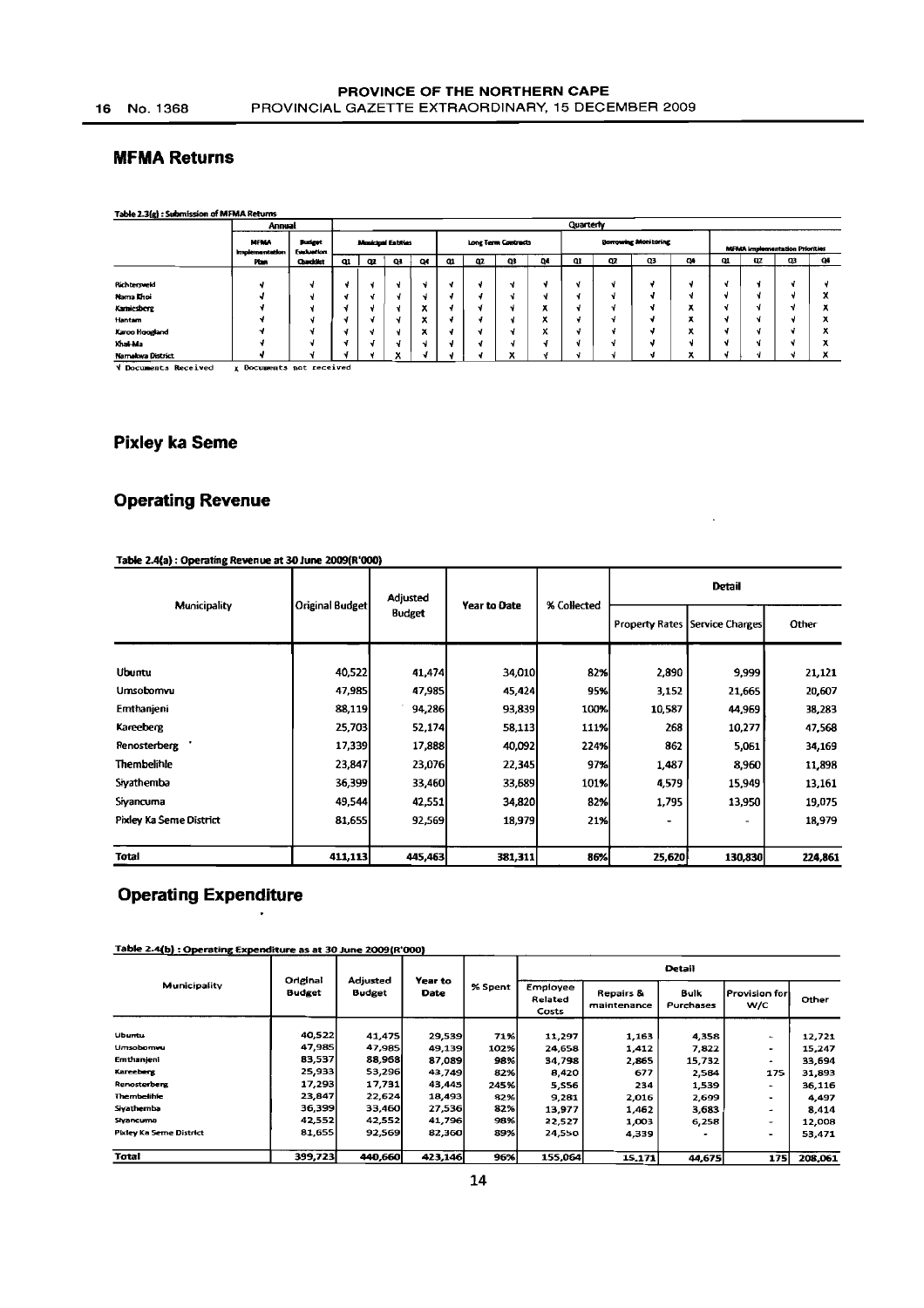#### Capital Expenditure

|                                | Original      | Adjusted      | Year to |         |        |                          | <b>Detail</b>            |                          |        |
|--------------------------------|---------------|---------------|---------|---------|--------|--------------------------|--------------------------|--------------------------|--------|
| Municipality                   | <b>Budget</b> | <b>Budget</b> | Date    | % Spent | Water  | Electricity              | Housing                  | Roads &<br>Pavement      | Other  |
|                                |               |               |         |         |        |                          |                          |                          |        |
| <b>Ubuntu</b>                  | 13,718        | 18,441        | 31,583  | 171%    | 719    | 2,574                    | 13,693                   | 911                      | 13,686 |
| Umsobomvu                      | 7,006         | 7,006         | 2,040   | 29%     | 1,509  | ۰                        | -                        | 531                      |        |
| Emthanieni                     | 13,574        | 10,278        | 7,934   | 77%     |        |                          | $\overline{\phantom{0}}$ | $\overline{\phantom{0}}$ | 7,934  |
| Kareeberg                      | 4,592         | 22,073        | 18,603  | 84%     | 15,044 |                          | -                        | 2,784                    | 775    |
| Renosterberg                   | 3,894         | 3,894         | 6,144   | 158%    | -      | -                        |                          | 5,925                    | 219    |
| <b>Thembelihle</b>             | 11,327        | 12,084        | 7,512   | 62%     | 732    | 1,564                    | ۰                        |                          | 5.214  |
| Siyathemba                     | 4,085         | 4,423         | 3,268   | 74%     | 1,250  | 10                       |                          | 2,008                    |        |
| Siyancuma                      | 8,014         | 8.014         | 10,243  | 128%    | -      | $\overline{\phantom{0}}$ | 7,000                    | 1,779                    | 1,464  |
| <b>Pixley Ka Seme District</b> | 6,141         | 5,861         | 3,849   | 66%     |        | ۰                        |                          | ۰                        | 3,849  |
| <b>Total</b>                   | 72,351        | 92,074        | 91,176  | 99%     | 19,254 | 4,148                    | 20,693                   | 13,940                   | 33,141 |

Table 2A(c) • Capital Expenditure as at 30 June 2009(R'OOO)

#### Debtors

#### Table 2.4(d) : Debtor Age Analysis as at 30 June 2009 (R'OOO

|                                       |              | $0 - 30$ Davs |        | 31 - 60 Days |             | 61-90 Days | Over 90 Days |      | Total   |      |
|---------------------------------------|--------------|---------------|--------|--------------|-------------|------------|--------------|------|---------|------|
| <b>Municipality</b>                   | <b>Total</b> | %             | lTotal | %            | Total       | %          | Total        | %    | l Total | %    |
| <b>Ubuntu</b>                         | 1057         | 5%            | 521    | 3%           | 483         | 2%         | 17430        | 89%  | 19,491  | 12%  |
| <b>Umsobomvu</b>                      | 1,602        | 3%            | 896    | 2%           | 759I        | 2%         | 44,644       | 93%  | 47,901  | 29%  |
| Emthanjeni                            |              | 0%            | 3,799  | 17%          | 1,962       | 9%         | 17,144       | 75%  | 22,905  | 14%  |
| Kareeberg                             | 1,034        | 16%           | 325    | 5%           | 323         | 5%         | 4,800        | 74%  | 6,482   | 4%   |
| Renosterberg                          | 6,422        | 78%           | 315    | 4%           | 425I        | 5%         | 1,064        | 13%  | 8,226   | 5%   |
| <b>Thembelihle</b>                    | 814          | 4%            | 511    | 3%           | 439         | 2%         | 17,748       | 91%  | 19,512  | 12%  |
| Siyathemba                            | 1,319        | 8%            | 554    | 3%           | 465         | 3%         | 13,744       | 85%  | 16,082  | 10%  |
| <b>Siyancuma</b>                      | 640          | 3%            | 538    | 2%           | <b>549l</b> | 2%         | 22,065       | 93%  | 23,792  | 14%  |
| Pixley Ka Seme District               |              | 0%            |        | 0% I         |             | 0%         | 185          | 100% | 185     | 0%   |
| <b>Total: Pixley ka Seme District</b> | 12,888       | 8%            | 7,459  | 5%           | 5,405       | 3%         | 138,824      | 84%  | 164,576 | 100% |

#### Supporting table 2.4(d)3:Debtor Age Analysis by customer group as at 30 June 2009 (R'OOo)

|                                          |         | $0 - 30$ Days |        | 31 - 60 Days |        | 61 - 90 Days |               | Over 90 Days |               | Total |
|------------------------------------------|---------|---------------|--------|--------------|--------|--------------|---------------|--------------|---------------|-------|
| <b>Pixley Ka Seme</b><br><b>District</b> | Amountl | %             | Amount | %            | Amount | %            | <b>Amount</b> | %            | <b>Amount</b> | %     |
| Government                               | 568     | 14%           | 318    | 8%           | 196    | 5%           | 2,885         | 73%          | 3.967         | 2%    |
| <b>Business</b>                          | 1,347   | 15%           | 1,474  | 17%          | 560    | 6%           | 5.358         | 61%          | 8.739         | 5%    |
| Households                               | 7,704   | 8%            | 4,685  | 5%           | 3.743  | 4%           | 85,461        | 84%          | 101,593       | 62%   |
| Other                                    | 3,268   | 7%            | 982l   | 2%           | 905    | 2%           | 45,120        | 90%          | 50,276        | 31%   |
| <b>Total</b>                             | 12,887  | 8%            | 7,459  | 5%           | 5,404  | 3%           | 138,824       | 84%          | 164,575       | 100%  |
| Water                                    | 4,491   | 8%            | 2,026  | 4%           | 1,823  | 3%           | 46,942        | 85%          | 55,282        | 34%   |
| Electricity                              | 3,654   | 21%           | 2,169  | 12%          | 1,145  | 6%           | 10,657        | 60%          | 17,625        | 11%   |
| <b>Property rates</b>                    | 688     | 3%            | 963    | 4%           | 575I   | 2%           | 22,249        | 91%          | 24,475        | 15%   |
| <b>RSC Levies</b>                        |         | 0%            |        | 0%           |        | 0%           | 185l          | 100%         | 185           | 0%    |
| Other                                    | 4,055   | 6%            | 2,301  | 3%           | 1,862  | 3%           | 58,791        | 88%          | 67,009        | 41%   |
| Total                                    | 12,888  | 8%            | 7,459  | 5%           | 5,405  | 3%           | 138,824       | 84%          | 164,576       | 100%  |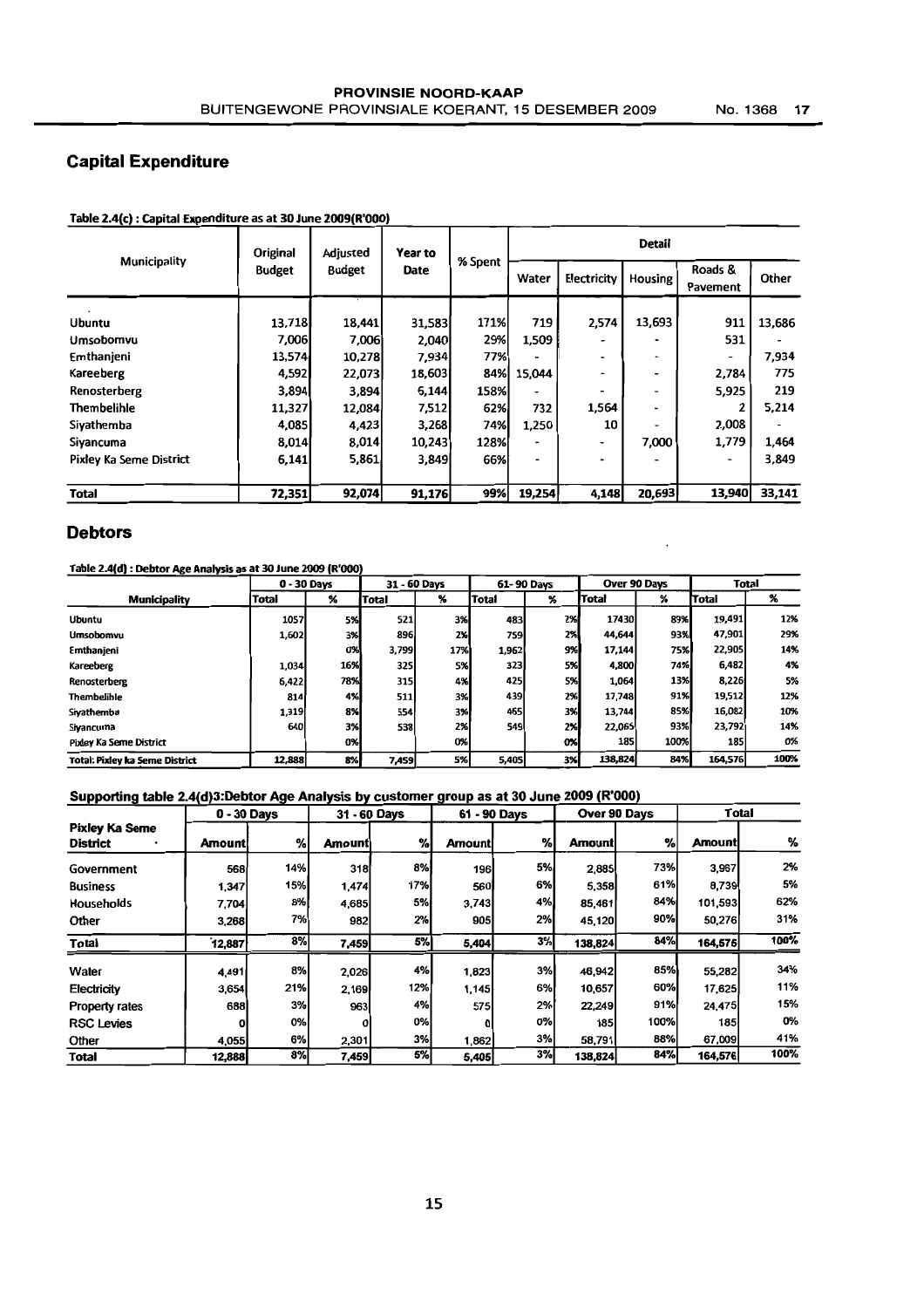#### **Creditors**

| <b>District overview</b>                         | $0 - 30$ Days |      |        | 31 - 60 Days |        | 61 - 90 Days |        | Over 90 Days | Total  |      |
|--------------------------------------------------|---------------|------|--------|--------------|--------|--------------|--------|--------------|--------|------|
| <b>R'000</b>                                     | Amount        | %    | Amount | %            | Amount | %            | Amount | %            | Amount | %    |
| <b>Creditors Age Analysis</b>                    |               |      |        |              |        |              |        |              |        |      |
| <b>Bulk Electricity</b>                          | 2.054         | 91%  | 199    | 9%           | Ω      | 0%           | n١     | 0%           | 2,253  | 10%  |
| <b>Buik Water</b>                                | 25            | 40%  | o      | 0%           | 37     | 60%          | O.     | 0%           | 62     | 0%   |
| <b>PAYE Deductions</b><br>VAT(Output less Input) | 245           | 100% | 0      | 0%l          | ٥      | 0%           | o۱     | 0%           | 245    | 1%   |
| Pension/Retirement                               | 326           | 100% | ٥I     | 0%           | ٥      | 0%           | o      | 0%           | 326    | 1%   |
| Loans Repayments                                 | 204           | 48%  | û      | 0%           | 220    | 52%          | 0      | 0%           | 424    | 2%   |
| <b>Trade Creditors</b>                           | 8,811         | 84%  | 203    | 2%           | 62     | 1%           | 1.386  | 13%          | 10,462 | 46%  |
| <b>Auditor-General</b>                           | 484           | 22%  | 0      | 0%           | 10     | 0%           | 1.722  | 78%          | 2.216  | 10%  |
| Other                                            | 6.243         | 91%  | 336    | 5%           | 282    | 4%           | 31     | 0%           | 6,892  | 30%  |
| <b>Total</b>                                     | 18,392        | 80%  | 738    | 3%           | 611    | 3%I          | 3,139  | <b>14%</b>   | 22,880 | 100% |

#### Table 2.4(e): Outstanding Creditors as at 30 June 2009

#### Cash Flow

#### Table 2 4(t) . Cash Flow Position as at 30 June 2009 (R'OOO)

|                         |                           |                              | <b>Receipts</b>                |                          |                            |                            |                     | Payments            |                          |                                     |        |                           |
|-------------------------|---------------------------|------------------------------|--------------------------------|--------------------------|----------------------------|----------------------------|---------------------|---------------------|--------------------------|-------------------------------------|--------|---------------------------|
| <b>Municipality</b>     | <b>Opening</b><br>Balance | Grants &<br><b>Subsidies</b> | <b>Investments</b><br>Redeemed | Other<br><b>Receipts</b> | Salaries &<br><b>Wages</b> | Cash &<br><b>Creditors</b> | Capital<br>Payments | Investments<br>Made | <b>External</b><br>Loans | <b>Statutory</b><br><b>Payments</b> | Other  | Closing<br><b>Balance</b> |
| <b>Ubuntu</b>           | 1,128                     |                              |                                | 2,597                    | 1,064                      | 1,417                      | 500                 |                     | 91                       |                                     | 60     | 593                       |
| <b>Umsobomvu</b>        | $-2,008$                  | 2,235                        |                                | 3,011                    | 1,770                      | 1,947                      | 201                 |                     | 103                      |                                     | 2,199  | $-2,982$                  |
| Emthanieni              | 7,315                     | 30                           |                                | 6,504                    | 3,021                      |                            | 2,229               |                     |                          |                                     | 3,475  | 5,124                     |
| Kareeberg               | $-55$                     | 87                           | 250                            | 5,838                    | 1,150                      | 1,294                      |                     |                     | 85                       |                                     | 3,195  | 395                       |
| Renosterberg            | 5,034                     | 105                          | 1,108                          | 4,253                    | 575                        | 4,852                      | 200                 |                     |                          | 354                                 |        | 4,519                     |
| Thempelihle             | $-1.025$                  | 450                          |                                | 1,054                    | 736                        | 64                         | 291                 |                     |                          |                                     | 189    | $-801$                    |
| Siyathemba              | $-1,725$                  |                              |                                | 5,375                    | 672                        | 1,973                      | 25                  |                     |                          |                                     | 12     | 968                       |
| Siyancuma               | $-72$                     | 2.000                        |                                | 2,632                    | 1,773                      |                            | 299                 |                     | 272                      |                                     | 2,090  | 126                       |
| Pixley Ka Seme District | 345 I                     | 4,839                        | 6,467                          | 953                      | 1,567                      |                            |                     | 1,864               |                          |                                     | 8,640  | 533                       |
| Total                   | 8,936                     | 9,746                        | 7,825                          | 32,217                   | 12,328                     | 11,547                     | 3,745               | 1,864               | 551                      | 354                                 | 19,860 | 8,475                     |

Source : IYM Sammary Reports Received from the Municipalities

## MFMA Returns

#### Table 2.4(g) : Submission of MFMA Returns

|                         | Annual                       |                                    |   |   |                           |                |    |    |                                |                 | Quarterly |    |                             |                |          |    |                                |                      |
|-------------------------|------------------------------|------------------------------------|---|---|---------------------------|----------------|----|----|--------------------------------|-----------------|-----------|----|-----------------------------|----------------|----------|----|--------------------------------|----------------------|
|                         | <b>MRM</b><br>Implementation | <b>Budget</b><br><b>Evaluation</b> |   |   | <b>Municipal Entities</b> |                |    |    | Long Term Contracts            |                 |           |    | <b>Borrowing Monitoring</b> |                |          |    | MFMA Implementation Priorities |                      |
|                         | <b>Plan</b>                  | <b>Checkits:</b>                   | œ | ൙ | Q3                        | $^{\circ}$     | Q1 | 02 | Q3                             | $\mathbf{Q}$    | $\alpha$  | QZ | q3                          | Q6             | $\alpha$ | QZ | Q3                             | $\alpha$             |
| Ubuntu                  |                              | ۷f                                 |   |   |                           |                |    | -1 |                                |                 |           |    |                             |                |          |    |                                |                      |
| <b>Unsobornus</b>       |                              |                                    |   |   |                           |                | v  | ٠  |                                | $\check{}$<br>^ |           |    | N                           | $\ddot{}$<br>^ |          |    |                                | ^                    |
| <b>Emthanieni</b>       |                              |                                    |   |   |                           |                | ×. | M  |                                |                 |           |    |                             |                |          |    |                                |                      |
| Eurooperg               |                              |                                    |   | x |                           | x              | v  | M  |                                | x               |           |    |                             | x              |          |    |                                | ́                    |
| <b>Renosterberg</b>     |                              |                                    |   |   | x                         | $\bullet$<br>A |    | v  | $\overline{\phantom{a}}$<br>л. | m.<br>^         |           |    | w<br>ㅅ                      |                |          |    |                                |                      |
| <b>Thembelinie</b>      |                              |                                    |   |   | x                         | л              |    |    | x                              | x               |           |    | x                           | x              |          |    | x                              | л                    |
| Systemba                |                              |                                    |   | N |                           |                |    | ×. |                                |                 |           |    |                             |                |          |    |                                |                      |
| <b>Siyancuma</b>        |                              |                                    |   | Ń |                           | ×<br>^         | v  | M  |                                | x               |           |    |                             | $\ddot{}$<br>л |          |    |                                | $\ddot{\phantom{0}}$ |
| Fidey Ka Serre District |                              |                                    |   | N | x                         |                | Ń  | v  | x                              |                 |           |    | x                           |                | п.       |    | x                              |                      |

<sup>~</sup>Documents Recel.ved X. Documents not receJ.ved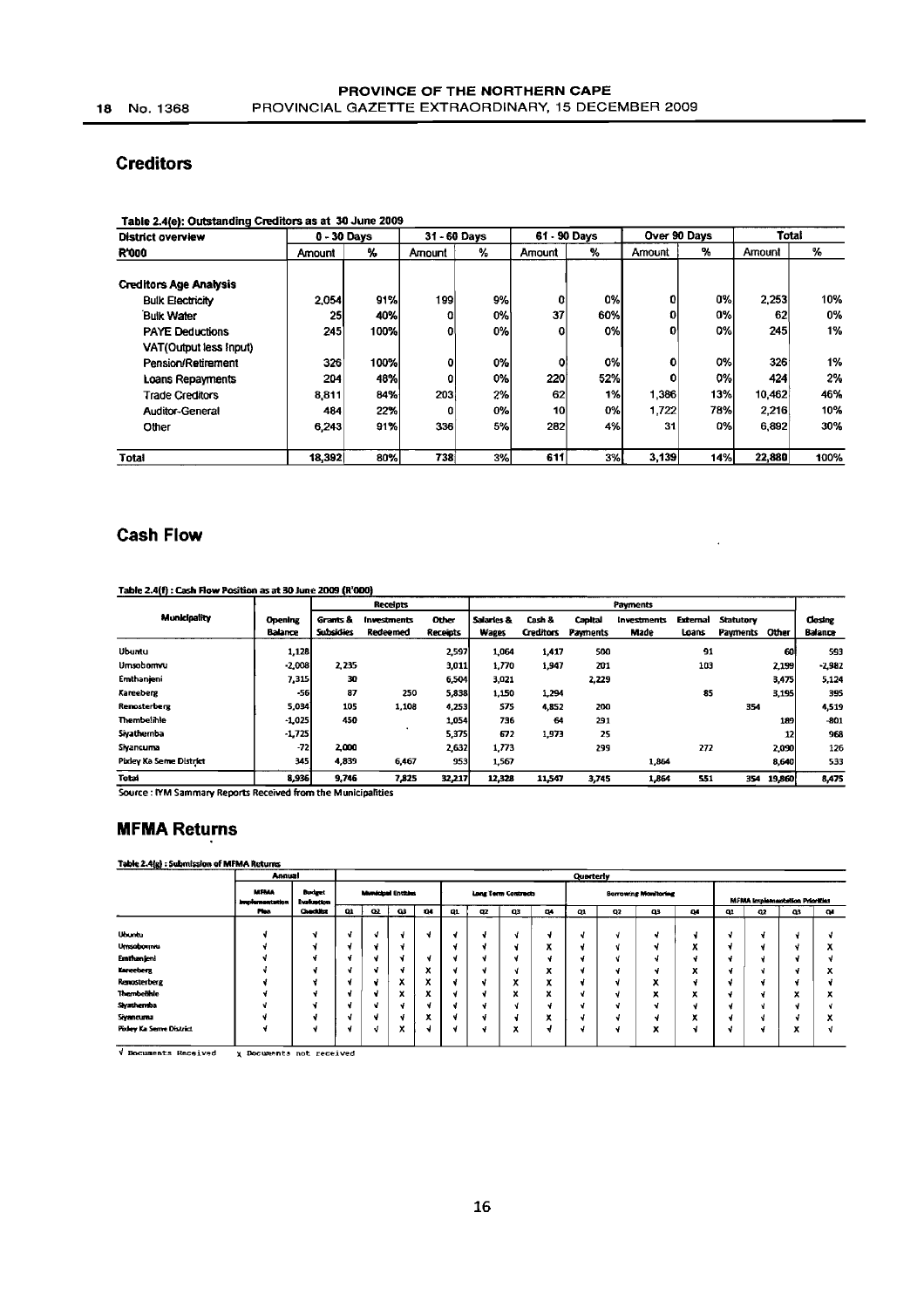#### Siyanda District

#### Operating Revenue

#### Table 2.5(a): Operating Revenue as at 30 June 2009(R'000)

| Municipality     | Original      | <b>Adjusted</b> | <b>Year to Date</b> | % Collected |                          | Detail             |         |
|------------------|---------------|-----------------|---------------------|-------------|--------------------------|--------------------|---------|
|                  | <b>Budget</b> | <b>Budget</b>   |                     |             | Property<br>Rates        | Service<br>Charges | Other   |
|                  |               |                 |                     |             |                          |                    |         |
| Mier             | 10,635        | 10,635          | 10,094              | 95%         | 758                      | 2,074              | 7,262   |
| Kai! Garib       | 71,587        | 74,702          | 79,583              | 107%        | 4,747                    | 38,724             | 36,112  |
| //Khara Hais     | 220,091       | 233,385         | 190,151             | 81%         | 28,981                   | 127,845            | 33,325  |
| <b>!Kheis</b>    | 14,909        | 14,909          | 7,118               | 48%         | 12                       | 3,012              | 4,094   |
| Tsantsabane      | 59,792        | 78,078          | 66,612              | 85%         | 2,982                    | 18,704             | 44,926  |
| Kgatelopele      | 26,744        | 30,514          | 24,967              | 82%         |                          | 17,564             | 7,403   |
| Siyanda District | 64,336        | 68,510          | 52,683              | <b>77%</b>  | $\overline{\phantom{a}}$ | 33                 | 52,650  |
| Total            | 468,094       | 510,733         | 431,208             | 84%         | 37,480                   | 207,956            | 185,772 |

#### Operating Expenditure

Table 2.5(b) : Operating Expenditure as at 30 June 2009(R'000)

|                  |                           |                           |                        |         |                                     |                          | <b>Detail</b>            |                      |         |
|------------------|---------------------------|---------------------------|------------------------|---------|-------------------------------------|--------------------------|--------------------------|----------------------|---------|
| Municipality     | Original<br><b>Budget</b> | Adjusted<br><b>Budget</b> | Year to<br><b>Date</b> | % Spent | <b>Employee</b><br>Related<br>Costs | Repairs &<br>maintenance | <b>Bulk</b><br>Purchases | Provision for<br>W/C | Other   |
|                  |                           |                           |                        |         |                                     |                          |                          |                      |         |
| Mier             | 10,635                    | 10,635                    | 10,503                 | 99%     | 4,624                               | 697                      |                          | 428                  | 4,754   |
| Kai! Garib       | 71,587                    | 74,702                    | 76.651                 | 103%    | 28,204                              | 5,197                    | 14,476                   | 6,322                | 22,452  |
| //Khara Hais     | 220,091                   | 233,352                   | 194,323                | 83%     | 81,969                              | 8,183                    | 46,523                   | $-2,283$             | 59,931  |
| <b>Kheis</b>     | 14,877                    | 14,877                    | 4,299                  | 29%     | 2,118                               | 170                      | $-167$                   |                      | 2,178   |
| Tsantsabane      | 59,791                    | 84,909                    | 73,889                 | 87%     | 21,311                              | 2,194                    | 9,864                    | 1,882                | 38,638  |
| Kgatelopele      | 26,744                    | 30,514                    | 27.898                 | 91%     | 8,132                               | 53                       | 4,845                    | ٠                    | 14,868  |
| Siyanda District | 55,538                    | 59,114                    | 42,866                 | 73%     | 26,091                              | 1,567                    |                          |                      | 15,208  |
| Total            | 459,263                   | 508,103                   | 430,429                | 85%     | 172,449                             | 18.061                   | 75,541                   | 6.349                | 158,029 |

#### 3.5.3 Capital Expenditure

| Table 2.5(c): Capital Expenditure as at 30 June 2009(R'000) |  |
|-------------------------------------------------------------|--|
|                                                             |  |

|                  | Original      | Adjusted                         | Year to |       | Detail      |                          |                     |                          |        |  |  |
|------------------|---------------|----------------------------------|---------|-------|-------------|--------------------------|---------------------|--------------------------|--------|--|--|
| Municipality     | <b>Budget</b> | % Spent<br><b>Budget</b><br>Date |         | Water | Electricity | <b>Housing</b>           | Roads &<br>Pavement | Other                    |        |  |  |
|                  |               |                                  |         |       |             |                          |                     |                          |        |  |  |
| Mier             | 3,398         | 3,398                            | 940l    | 28%l  | 576         | ٠                        | -                   | 306                      | 58     |  |  |
| Kai! Garib       | 20.841        | 20.841                           | 13,866  | 67%   | 4,371       | 194                      | 906                 | 6                        | 8,389  |  |  |
| //Khara Hais     | 76.948        | 56,269                           | 19,728  | 35%   | 7,340       | 6,352                    | 1,720               | 3,245                    | 1.071  |  |  |
| iKheis           | 6,738         | 6.738                            | 1,523   | 23%   | 289         | 1,200                    |                     |                          | 34     |  |  |
| Tsantsabane      | 17.445        | 32,725                           | 22,996  | 70%   | 1,871       | 3,637                    | 1,873               | 7,156                    | 8,459  |  |  |
| Kgatelopele      | 14,001        | 14,250                           | 12,715  | 89%   | 2,572       | $\overline{\phantom{0}}$ | 5.934               | $\overline{\phantom{0}}$ | 4,209  |  |  |
| Sivanda District | 8,736         | 8,322                            | 2,619   | 31%   |             |                          | 589                 | 147                      | 1,878  |  |  |
| Total            | 148,107       | 142,543                          | 74,387  | 52%   | 17,019      | 11,388                   | 11,022              | 10,860                   | 24,098 |  |  |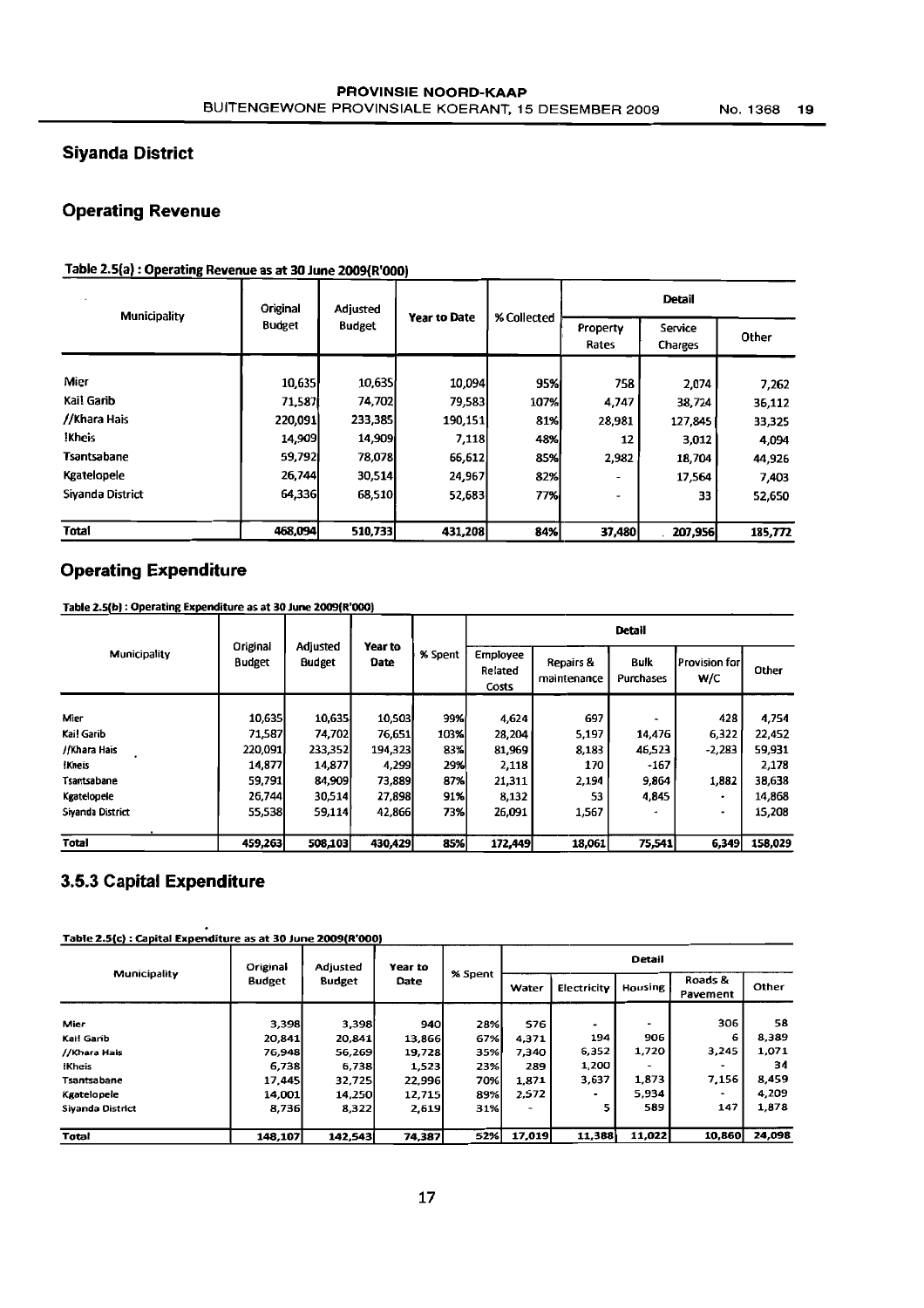#### 3.5.4 Debtors

#### Table 2.S(d) : Debtor Age Analysis as at 30 June 2009 (R'OOO)

|                                |              | 0 - 30 Days |              | 31 - 60 Days |            | 61-90 Days |         | Over 90 Days | <b>Total</b> |      |
|--------------------------------|--------------|-------------|--------------|--------------|------------|------------|---------|--------------|--------------|------|
| <b>Municipality</b>            | <b>Total</b> | ℁           | <b>Total</b> | ℅            | lTotal     | %          | Total   | ℅            | <b>Total</b> | ℅    |
| <b>Mier</b>                    | <b>259l</b>  | 3%          | 283I         | 3%           | <b>298</b> | <b>3%</b>  | 9,211   | 92%          | 10,051       | 8%   |
| Kai! Garib                     | 3,293        | 9%          | 3,447        | 9%           | 1,391      | 4%         | 28,622  | 78%          | 36,753       | 29%  |
| //Khara Hais                   |              |             |              |              |            |            |         |              |              | 0%   |
| !Kheis                         | 138l         | 1%          | 258          | 2%           | 410        | 3%         | 13,477  | 94%          | 14,283       | 11%  |
| Tsantsabane                    | 2,112        | 5%          | 5,283        | 13%          | 785        | 2%         | 33,174  | 80%          | 41,354       | 33%  |
| Kgatelopele                    | 3,244        | 18%I        | 700          | 4%I          | 717        | 4%         | 13,724  | 75%          | 18,385       | 14%  |
| Sivanda District               |              | <b>0%</b>   |              | 0%I          |            | 0%         | 6,251   | 100%         | 6,266        | 5%   |
| <b>Total: Siyanda District</b> | 9,053        | 7%          | 9,974        | 8%           | 3,606      | 3%         | 104,459 | 82%          | 127,092      | 100% |

#### Supporting table 2.5(d)4:Debtor Age Analysis by customer group as at 30 June 2009 (R'Ooo)

|                         | $0 - 30$ Days |     |        | 31 - 60 Days |               | 61 - 90 Days | Over 90 Days |     | Total         |      |
|-------------------------|---------------|-----|--------|--------------|---------------|--------------|--------------|-----|---------------|------|
| <b>Siyanda District</b> | Amountl       | %।  | Amount | %l           | <b>Amount</b> | %            | Amount       | %   | <b>Amount</b> | %    |
| Government              | 34            | 6%l | 35     | 6%           | 28            | 5%           | 516          | 84% | 613           | 1%   |
| <b>Business</b>         | 47            | 7%I | 36     | 5%           | 29            | 4%l          | 566          | 83% | 678           | 1%   |
| <b>Households</b>       | 197           | 1%  | 231    | 2%           | 264           | 2%           | 14,126       | 95% | 14,818        | 21%  |
| Other                   | 2,239         | 4%  | 5,524  | 10%          | 1,177         | 2%           | 46,905       | 84% | 55,845        | 78%  |
|                         |               |     |        |              |               |              |              |     |               |      |
| Total                   | 2,517         | 3%  | 5,826  | 8%           | 1,498         | 2%           | 62,113       | 86% | 71,954        | 100% |
| Water                   | 1,688         | 5%  | 2,438  | 7%           | 988           | 3%           | 28,744       | 85% | 33,858        | 27%  |
| Electricity             | 3,100         | 24% | 2,574  | 20%          | 812           | 6%l          | 6,192        | 49% | 12,678        | 10%  |
| <b>Property rates</b>   | 680           | 5%  | 590l   | 4%           | 452           | 3%l          | 12,245       | 88% | 13,967        | 11%  |
| <b>RSC Levies</b>       |               |     |        |              |               |              |              |     |               | 0%   |
| Other                   | 3,585         | 5%  | 4,372  | 7%           | 1.354         | 2%           | 57,278       | 86% | 66,589        | 52%  |
| <b>Total</b>            | 9,053         | 7%  | 9,974  | 8%           | 3,606         | 3%           | 104,459      | 82% | 127,092       | 100% |

#### **Creditors**

| Table 2.5(e): Outstanding Creditors as at 30 June 2009 |  |
|--------------------------------------------------------|--|
|                                                        |  |

| <b>District overview</b>                                 | $0 - 30$ Days |      |        | 31 - 60 Days |        | 61 - 90 Days |               | Over 90 Days | <b>Total</b>  |      |
|----------------------------------------------------------|---------------|------|--------|--------------|--------|--------------|---------------|--------------|---------------|------|
| <b>R'000</b>                                             | Amount        | %    | Amount | %            | Amount | %            | <b>Amount</b> | %            | <b>Amount</b> | %    |
| <b>Creditors Age Analysis</b><br><b>Bulk Electricity</b> |               |      |        |              |        |              |               |              |               |      |
| <b>Bulk Water</b>                                        | 45            | 12%  | 44     | 12%          | 44     | 12%          | 245           | 65%          | 378           | 4%   |
| <b>PAYE Deductions</b><br>VAT(Output less Input)         | 116           | 17%  | 127    | 18%          | 67     | 10%          | 391           | 56%          | 701           | 7%   |
| <b>Pension/Retirement</b>                                | 55            | 100% |        | 0%           | o      | 0%l          | 0             | 0%           | 55            | 1%   |
| <b>Loans Repayments</b>                                  | <b>300</b>    | 60%l |        | 0%           | 69     | 14%          | 132           | 26%          | 501           | 5%   |
| <b>Trade Creditors</b>                                   | 1,224         | 57%l | 228    | 11%          | 110    | 5%           | 600           | 28%          | 2,162         | 21%  |
| <b>Auditor-General</b>                                   | 125           | 5%l  | 31     | 1%           |        | 0%           | 2.120         | 93%          | 2.284         | 22%  |
| Other                                                    | 801           | 19%  | 885    | 21%          | 1,064  | 25%          | 1,565         | 36%          | 4,315         | 42%  |
| <b>Total</b>                                             | 2,666         | 26%  | 1.315  | 13%          | 1,362  | 13%          | 5,053         | 49%l         | 10,396        | 100% |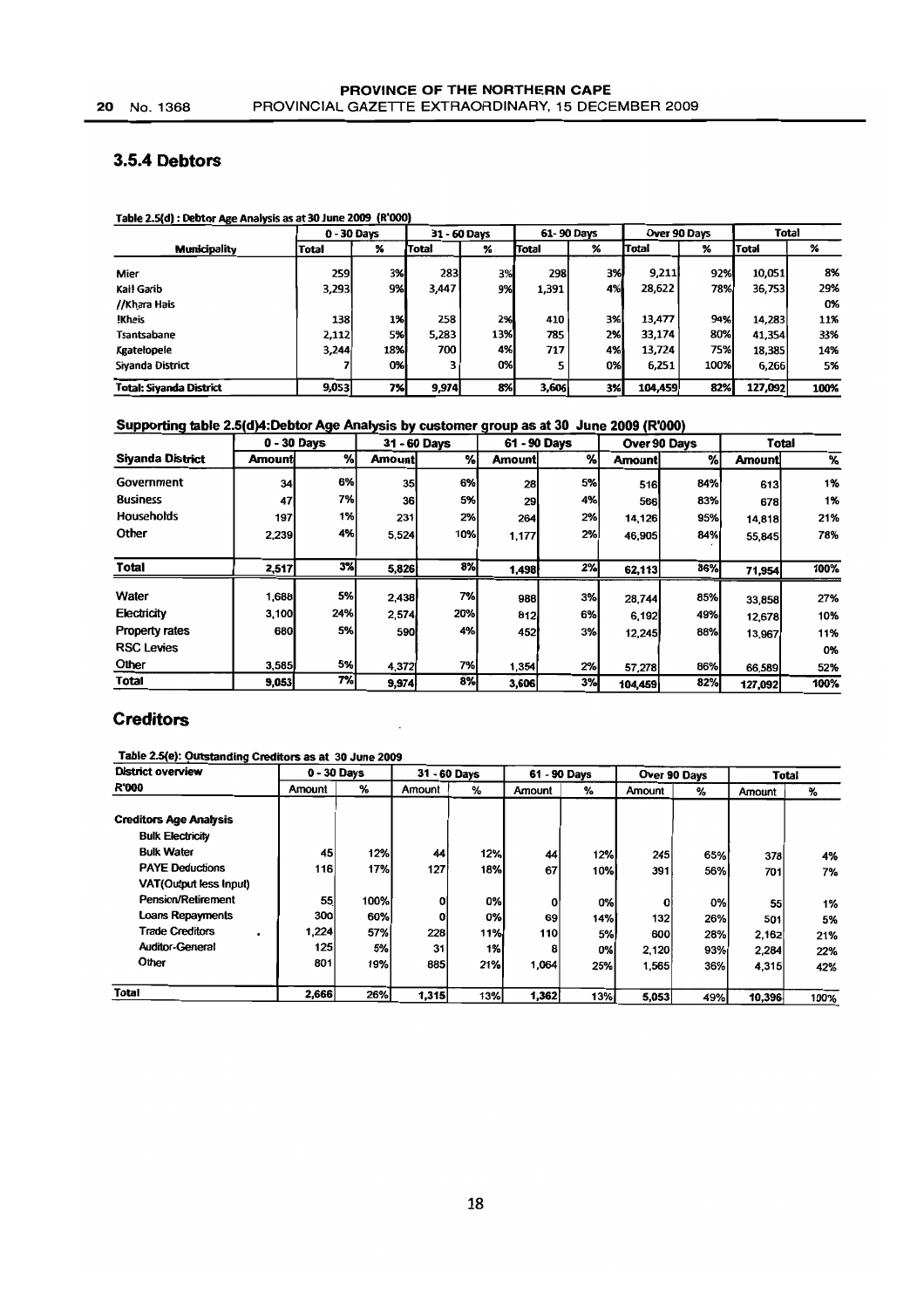#### **Cash Flow**

#### Table 2.5(f): Cash Flow Position as at 30 June 2009 (R'000) Receipts Payments Municipality Other Salaries & Cash & Capital Investments External Statutory Grants & Investments Closing Opening<br>Balance **Balance Subsidies** Redeemed Receipts Wages Creditors Payments Loans Payments **n** Made Mier  $-295$ 150 436 295 93 192 -289 .<br>Kai! Garib  $\mathbf{o}$ //Khara Hais  $\mathbf{a}$ **Kheis**  $-1,984$ 636 366 167 25 25 -1,931 **Tsantsaba**  $-2,167$ 12,068 3,448 2,065  $-1,595$ 12,116 763 Keatelopele  $-2,640$ 1,358 1,026 50  $-3,898$ 889 291 354 Siyanda District 7,996 1,057 202 1,977 1,441 286 43 5,517 Total  $\overline{904}$  $13.135$  $50%$  $\overline{w}$  $12,786$  $\overline{\bullet}$  $\overline{118}$  $\overline{\overline{\mathbf{354}}}$  $\overline{718}$  $\frac{1}{162}$  $\overline{150}$  $5.729$

Source : IYM Sammary Reports Received from the Municipalities

#### **MFMA Returns**

Table 2.5(g) : Submission of MFMA Returns

|                  | Annual                               |                                       |    | Quarterly |                           |                               |   |    |                     |                 |          |    |                      |                               |    |                                       |                |          |
|------------------|--------------------------------------|---------------------------------------|----|-----------|---------------------------|-------------------------------|---|----|---------------------|-----------------|----------|----|----------------------|-------------------------------|----|---------------------------------------|----------------|----------|
|                  | <b>MFMA</b><br><i>implementation</i> | <b>Readquart</b><br><b>Evaluation</b> |    |           | <b>Municipal Entities</b> |                               |   |    | Long Term Contracts |                 |          |    | Borrowing Monitoring |                               |    | <b>MFMA</b> implementation Priorities |                |          |
|                  | Plan                                 | <b>Checklist</b>                      | Q1 | Q2        | Q3                        | Q <sub>4</sub>                | œ | Q2 | $\alpha$            | $\alpha$        | $\alpha$ | Q2 | Q3                   | Q4                            | Q1 | $\alpha$                              | Q3             | $\alpha$ |
|                  |                                      |                                       |    |           |                           |                               |   |    |                     |                 |          |    |                      |                               |    |                                       |                |          |
| Mier             |                                      | J.                                    |    |           | ∢                         | x                             |   |    |                     | x               |          |    |                      | x                             |    | A.                                    |                | х        |
| Kail Garib       |                                      |                                       |    |           |                           | $\checkmark$<br>^             |   |    |                     | x               |          |    |                      | x                             |    |                                       |                | x        |
| //Chara Hals     |                                      |                                       |    |           | -1                        | x                             |   |    |                     | x               |          | J. | ٠                    | x                             |    | <b>v</b>                              |                | х        |
| Kheis            |                                      |                                       |    |           |                           | $\overline{\phantom{a}}$<br>^ |   |    |                     | $\check{}$<br>ᄉ |          |    |                      | $\mathbf x$                   |    |                                       |                | л        |
| Tsantsahane      |                                      |                                       |    |           |                           |                               |   |    | $\mathbf{I}$        | -4              |          |    |                      | $\overline{\phantom{a}}$<br>ᄉ |    |                                       |                |          |
| Kratelopele      |                                      | J.                                    |    |           |                           | $\checkmark$<br>^             |   |    |                     | $\check{}$<br>ᄉ |          |    |                      | $\check{}$<br>ᄉ               |    |                                       |                | ^        |
| Siyanda District |                                      |                                       |    |           | u                         | x                             |   |    |                     | x               |          |    |                      |                               |    | x                                     | $\bullet$<br>^ | х        |
|                  |                                      |                                       |    |           |                           |                               |   |    |                     |                 |          |    |                      |                               |    |                                       |                |          |

V Documents Received x Documents not received

#### **3.6 Frances Baard District**

#### 3.6.1 Operating Revenue

#### Table 2.6(a): Operating Revenue as at 30 June 2009(R'000)

| Municipality                  | Original      | Adjusted      | <b>Year to Date</b> | % Collected |                   | <b>Detail</b>      |         |
|-------------------------------|---------------|---------------|---------------------|-------------|-------------------|--------------------|---------|
|                               | <b>Budget</b> | <b>Budget</b> |                     |             | Property<br>Rates | Service<br>Charges | Other   |
|                               |               |               |                     |             |                   |                    |         |
| Sol Plaatje                   | 665,077       | 665,077       | 708,703             | 107%        | 132,441           | 404,500            | 171,762 |
| <b>Dikgationg</b>             | 27,625        | 27,625        | 73,332              | 265%        | 8,051             | 10,048             | 55,233  |
| $\bullet$<br><b>Magareng</b>  | 39.414        | 37,665        | 34,535              | 92%         | 3,724             | 12,757             | 18,054  |
| Phokwane                      | 97.522        | 97,522        | 130,543             | 134%        | 4,268             | 33,101             | 93,174  |
| <b>Frances Baard District</b> | 82,458        | 82,678        | 82,481              | 100%        | -                 | 16                 | 82,465  |
|                               |               |               |                     |             |                   |                    |         |
| <b>Total</b>                  | 912,096       | 910,567       | 1,029,594           | 113%        | 148,484           | 460,422            | 420,688 |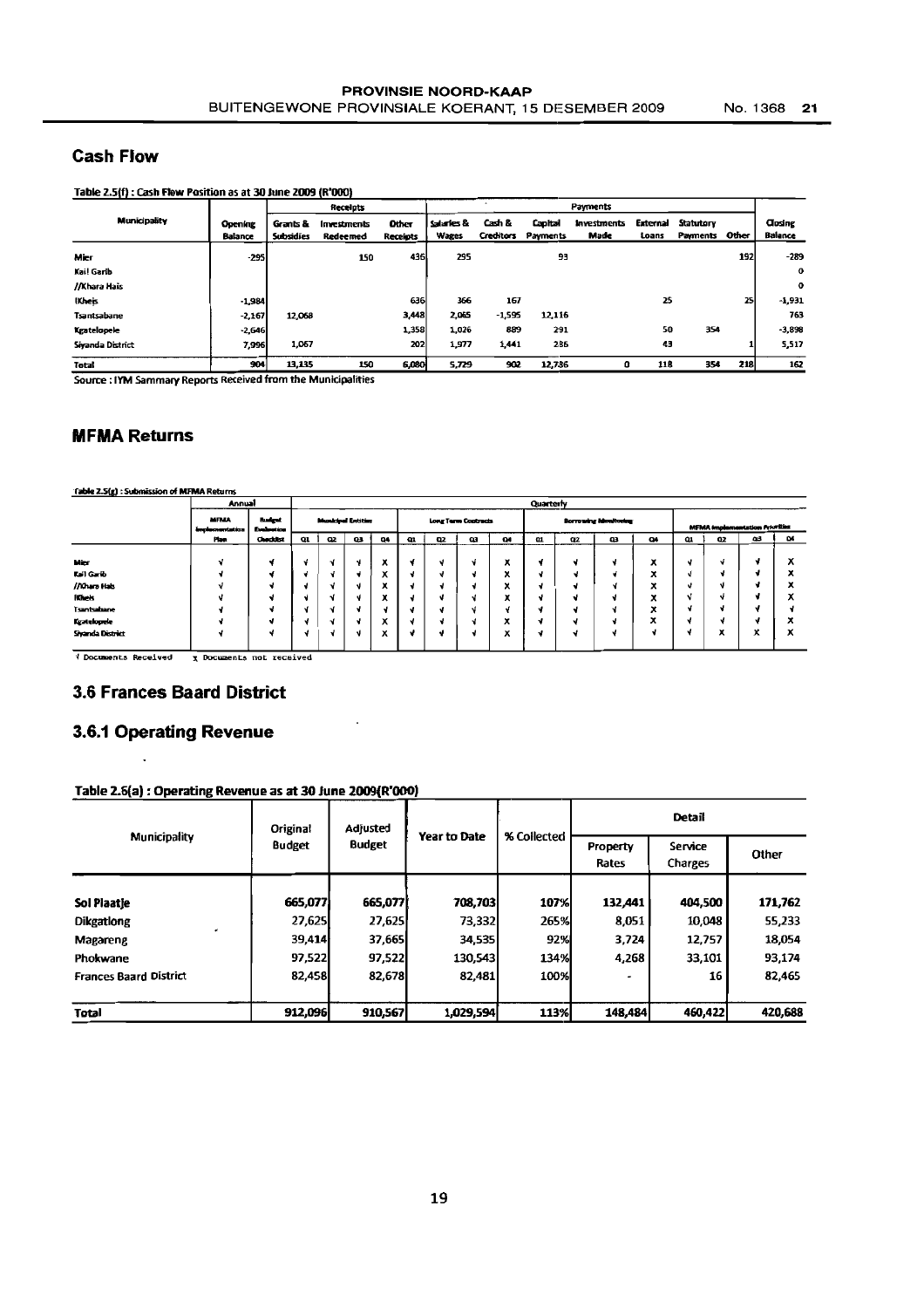#### **Operating Expenditure**

|                               |                           | Adjusted<br><b>Budget</b> | Year to<br><b>Date</b> |         | Detail                       |                          |                   |                          |         |  |  |  |
|-------------------------------|---------------------------|---------------------------|------------------------|---------|------------------------------|--------------------------|-------------------|--------------------------|---------|--|--|--|
| Municipality                  | Original<br><b>Budget</b> |                           |                        | % Spent | Employee<br>Related<br>Costs | Repairs &<br>maintenance | Bulk<br>Purchases | Provision for<br>W/C     | Other   |  |  |  |
|                               |                           |                           |                        |         |                              |                          |                   |                          |         |  |  |  |
| <b>Sol Plaatie</b>            | 665,077                   | 665,077                   | 667,663                | 100%    | 271,186                      | 50,137                   | 126,781           | 73,960                   | 145.599 |  |  |  |
| <b>Dikgatlong</b>             | 49,213                    | 49,213                    | 31,933                 | 65%     | 13,601                       | 677                      | 6,658             | $\overline{\phantom{a}}$ | 10.997  |  |  |  |
| <b>Magareng</b>               | 38,488                    | 37,386                    | 29,200                 | 78%     | 13,425                       | 1,411                    | 7,837             | $\overline{\phantom{a}}$ | 6.527   |  |  |  |
| Phokwane                      | 90,169                    | 90,169                    | 133,491                | 148%    | 26,713                       | 6,999                    | 49,215            | $\overline{\phantom{a}}$ | 50.564  |  |  |  |
| <b>Frances Baard District</b> | 87,903                    | 87,903                    | 76,307                 | 87%     | 22,970                       | 1,377                    | 19                | $\bullet$                | 51,941  |  |  |  |
|                               |                           |                           |                        |         |                              |                          |                   |                          |         |  |  |  |
| Total                         | 930,850                   | 929,748                   | 938,594                | 101%    | 347,895                      | 60,601                   | 190,510           | 73,960                   | 265,628 |  |  |  |

#### Table 2.6(b) : Operating Expenditure as at 30 June 2009(R'000)

#### **Capital Expenditure**

| Table 2.6(c): Capital Expenditure as at 30 June 2009(R'000) |  |
|-------------------------------------------------------------|--|
|-------------------------------------------------------------|--|

|                               | Original      | Adjusted      | Year to     | % Spent | <b>Detail</b> |                    |                          |                     |        |  |  |
|-------------------------------|---------------|---------------|-------------|---------|---------------|--------------------|--------------------------|---------------------|--------|--|--|
| <b>Municipality</b>           | <b>Budget</b> | <b>Budget</b> | <b>Date</b> |         | Water         | <b>Electricity</b> | Housing                  | Roads &<br>Pavement | Other  |  |  |
|                               |               |               |             |         |               |                    |                          |                     |        |  |  |
| <b>Sol Plaatje</b>            | 125,707       | 137,726       | 128,357     | 93%     | 18,745        | 32,161             | 7,238                    | 43,086              | 27,127 |  |  |
| <b>Dikgatlong</b>             | 12,877        | 12,877        | 6,595       | 51%I    |               | 125                | $\overline{\phantom{a}}$ | 744                 | 5,726  |  |  |
| Magareng                      | 13,832        | 17,132        | 12,482      | 73%     | 4,695         | $\cdot$            | ÷                        | 3,706               | 4,081  |  |  |
| Phokwane                      | 15,462        | 15,462        | 22,132      | 143%    | 7,220         | $\blacksquare$     |                          | 9,617               | 5.295  |  |  |
| <b>Frances Baard District</b> | 29,899        | 29,259        | 22,396      | 77%I    |               | ٠                  | -                        | ۰                   | 22,396 |  |  |
|                               |               |               |             |         |               |                    |                          |                     |        |  |  |
| Total                         | 197,777       | 212,456       | 191,962     | 90%     | 30,660        | 32,286             | 7.238                    | 57,153              | 64,625 |  |  |

#### **Debtors**

 $\ddot{\phantom{a}}$ 

Table 2.6(d): Debtor Age Analysis as at 30 June 2009 (R'000)

|                                      |              | 0 - 30 Days | 31 - 60 Days  |                     |        | 61-90 Days |         | Over 90 Days | <b>Total</b> |      |  |
|--------------------------------------|--------------|-------------|---------------|---------------------|--------|------------|---------|--------------|--------------|------|--|
| <b>Municipality</b>                  | <b>Total</b> | 79          | Total         | $\boldsymbol{\ast}$ | lTotal | œ<br>76    | lTotal  | %            | Total        | x    |  |
| Sol Plaatje                          | 56.752       | 11%         | 25.261        | 5%                  | 18,265 | 4%         | 412,697 | 80%          | 512,975      | 75%  |  |
| <b>Dikgationg</b>                    | 1,332        | 3%          | 1,687         | 3%                  | 1,456  | 3%         | 46,789  | 91%          | 51,264       | 7%   |  |
| Magareng                             | 521          | 1%          | 1.493         | 3%]                 | 1,318  | 3%         | 47,099  | 93%          | 50,431       | 7%   |  |
| Phokwane                             | 3.611        | 6%          | 1,899         | 3%                  | 1,718  | 3%         | 58.262  | 89%          | 65,490       | 10%  |  |
| <b>Frances Baard District</b>        | 3,661        | 60%         | 8             | 0%I                 | 13     | 0%         | 2.449   | 40%          | 6,131        | 1%   |  |
| <b>Total: Frances Baard District</b> | 65,877       | 10%         | <b>30.348</b> | 4%                  | 22,770 | 3%         | 567,296 | 83%          | 686,291      | 100% |  |